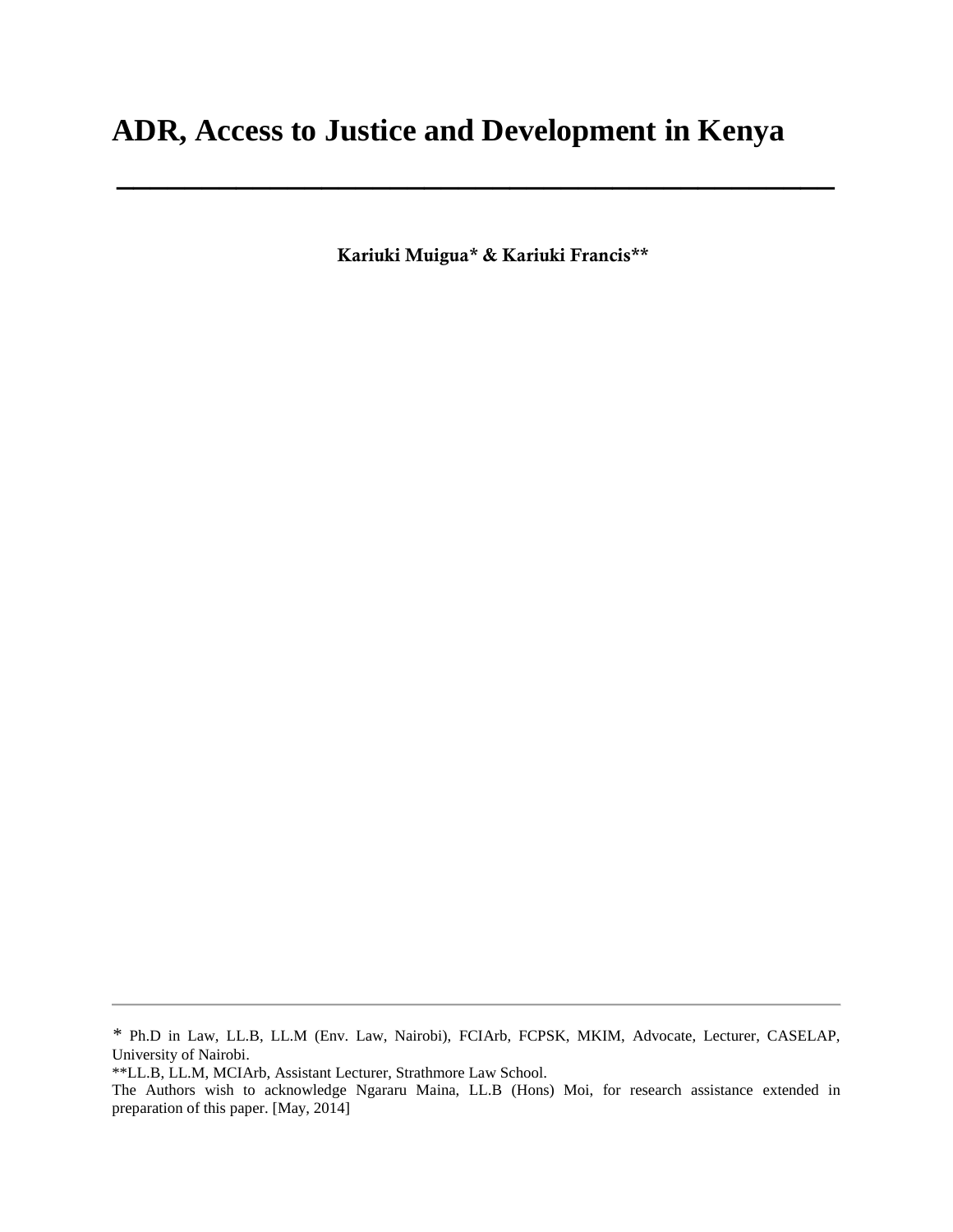## **ADR, Access to Justice and Development in Kenya**

#### **Kariuki Muigua\* & Kariuki Francis\*\***

#### *Abstract*

*Development is not feasible in a conflict situation. Conflicts and disputes must be managed effectively and expeditiously for development to take place. Formal mechanisms for conflict management have not always been effective in managing conflicts. Mechanisms such as courts have been inaccessible by the poor owing to technicalities, complex procedures, high costs and delays. There has been a shift towards informal mechanisms for conflict management, including alternative dispute resolution (ADR) and traditional dispute resolution mechanisms (TDRM).*

*ADR and TDRM processes contribute to enhanced access to justice by all, and in particular among the poor people. Enhanced access to justice strengthens the Rule of Law. Existing literature in development studies has shown a correlation between the Rule of Law and levels of development. ADR and TDRMs are thus quintessential from a developmental perspective. The Kenyan legal framework has recognized the role of ADR and TDRM in development. Existing laws require the use of ADR and TDRM in resolving a myriad of disputes such as those relating to land, family matters, commercial and political questions.* 

In this paper the authors argue that the recognition of ADR and TDRMs within the legal *framework in Kenya, will contribute towards economic, social, cultural and political development. This recognition expands the array of mechanisms that parties to a dispute can employ in ventilating their disputes. Enhanced access to justice will also contribute to respect for the rule of law, which is an essential precondition to development. ADR is also becoming a lucrative economic venture with many professionals now working as full-time or part-time ADR practitioners. In addition, a number of organisations have established ADR centres. Some of these centres are expected to be major attractions for foreign investments in the country as they will handle international arbitrations. ADR is also being taught in schools and in universities, and is thus expected to contribute to social development.*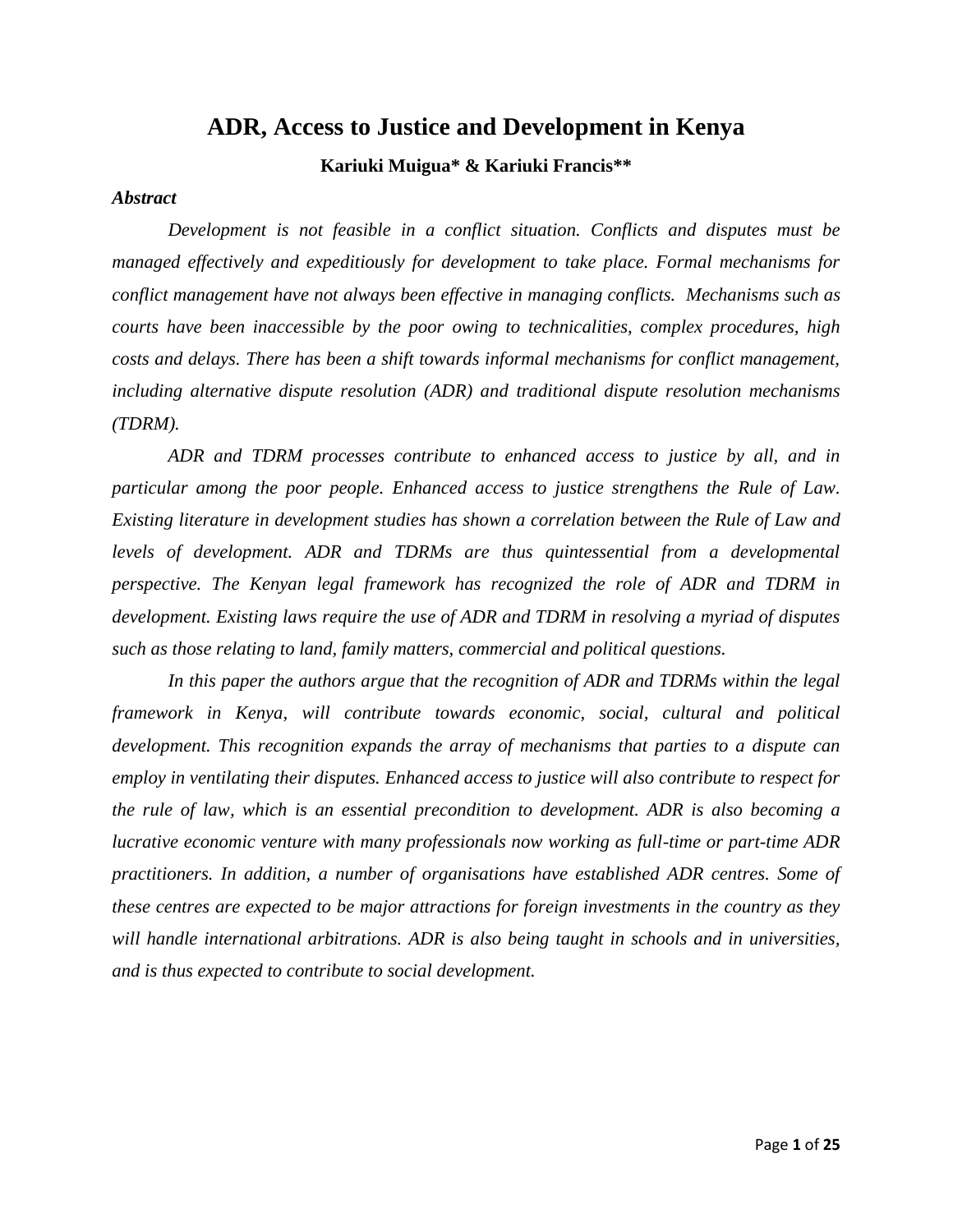## **1.0 Introduction**

 $\overline{a}$ 

Development is not feasible in a conflict situation. Conflicts and disputes must be managed effectively and expeditiously for development to take place. Conflicts and disputes management mechanisms consist of alternative dispute resolution mechanisms (ADR) such as negotiation, mediation, conciliation, expert opinion, mini-trial, ombudsman procedures, arbitration; traditional dispute resolution mechanisms and also formal mechanisms namely court adjudication. Formal mechanisms for conflict management have not always been effective in managing conflicts. They have been inaccessible by the poor due to legal technicalities, complex procedures, high costs and delays.<sup>1</sup> This has necessitated a shift towards informal mechanisms for conflict management, including ADR and traditional dispute resolution mechanisms (TDRM).

ADR and TDRM processes contribute to enhanced access to justice by all, especially the poor. Enhanced access to justice strengthens the Rule of Law. Existing literature on development studies has shown a correlation between the Rule of Law and levels of development. ADR and TDRMs are thus quintessential from a developmental perspective. The Kenyan legal framework has recognized the role of ADR and TDRM in development. Existing laws require the use of ADR and TDRM in resolving a myriad of disputes such as those relating to land, family matters, commercial and political questions.

In this paper, the authors argue that the recognition of ADR and TDRMs within the legal framework in Kenya, will contribute towards economic, social, cultural and political development. This recognition expands the array of mechanisms that parties to a dispute can employ in ventilating their disputes. Enhanced access to justice also contributes to respect for the Rule of Law, which is an essential precondition for development. ADR is also becoming a lucrative economic venture with many professionals now working as full-time or part-time ADR practitioners. In addition, a number of organisations have established ADR centres. Some of these centres are expected to be major attractions for foreign investments in the country as they will handle international arbitrations. ADR is also being taught in schools and in universities, and is thus expected to contribute to social development.

<sup>&</sup>lt;sup>1</sup> ICJ, "Strengthening Judicial Reform in Kenya: Public Perceptions and Proposals on the Judiciary in the new Constitution," *ICJ Kenya, Vol. III* (2002); See also K. Muigua, "Avoiding Litigation through the Employment of Alternative Dispute Resolution," pp 6-7, a Paper presented at the In-House Legal Counsel, Marcus Evans Conference at the Tribe Village Market Hotel, Kenya on  $8<sup>th</sup>$  &  $9<sup>th</sup>$  March, 2012, available at [http://www.chuitech.com/kmco/attachments/article/101/Avoiding.pdf,](http://www.chuitech.com/kmco/attachments/article/101/Avoiding.pdf) (accessed on 10/05/2014).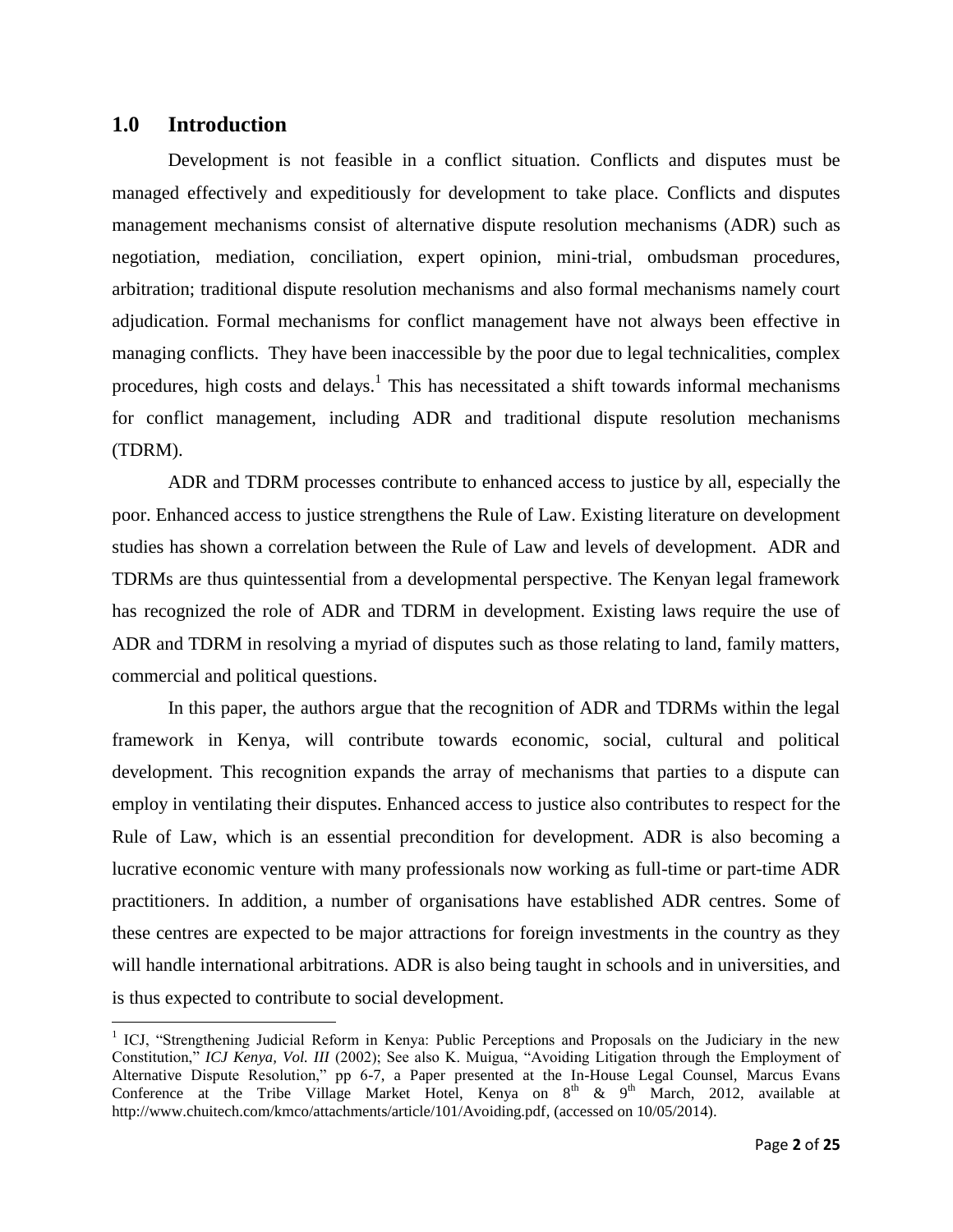## **2.0 ADR in Kenya**

ADR refers to all decision-making processes other than litigation, including but not limited to negotiation, enquiry, mediation, conciliation, expert determination and arbitration. Article 33 of the UN Charter outlines the various conflict management mechanisms that Parties to any dispute may resort to. One of the objectives of the UN is to maintain international peace and security through peaceful means including the settlement of international disputes.<sup>2</sup> As such, Article 33 of the Charter enjoins parties to an international dispute, to first seek a solution to their dispute by *negotiation, enquiry, mediation, conciliation, arbitration, judicial settlement*, resort to regional agencies or arrangements, or other peaceful means of their own choice.<sup>3</sup> Essentially, the Charter provides a legal basis for the use of ADR in dispute resolution at the international level.<sup>4</sup>

ADR mechanisms mainly consist of negotiation, conciliation, mediation, arbitration and a series of hybrid procedures.<sup>5</sup> Some writers have classified ADR mechanisms into: facilitative, evaluative or determinative processes.<sup>6</sup> Facilitative processes include mediation, where parties are assisted in identifying issues in dispute and in coming to an agreement about the dispute.<sup>7</sup> In evaluative processes, such as early neutral evaluation or expert appraisal, the third party is more actively involved in advising the parties about the issues and various possible outcomes.<sup>8</sup> In a determinative process, such as arbitration and expert determination, after the parties' have presented their arguments and evidence of a dispute, the third party makes a determination.<sup>9</sup> This classification leaves out negotiation which may not fit in the three categories. In negotiation

7 *Ibid.*

 $\overline{a}$ 

8 *Ibid.*

9 *Ibid.*

<sup>2</sup> Article 1.1, *Charter of the United Nations*, 24 October 1945, 1 UNTS XVI.

<sup>3</sup> *Ibid,* Article 33.1.

<sup>4</sup> There are numerous international instruments providing for the use of ADR such as the *New York Convention 1958 on the Recognition and Enforcement of Foreign Arbitral Awards and the ICSID.*

<sup>5</sup> See generally, K. Muigua, *Setting Disputes through Arbitration in Kenya*, (Glenwood Publishers Limited, 2012), pp.1-19.

<sup>6</sup> Z. Xie, "The Facilitative, Evaluative and Determinative Processes in ADR,' 2011-10-12, available at [http://www.xwqlaw.com/info/c47f5ff15b464882ad5c9a7f97338652,](http://www.xwqlaw.com/info/c47f5ff15b464882ad5c9a7f97338652) (accessed on 16/04/2014).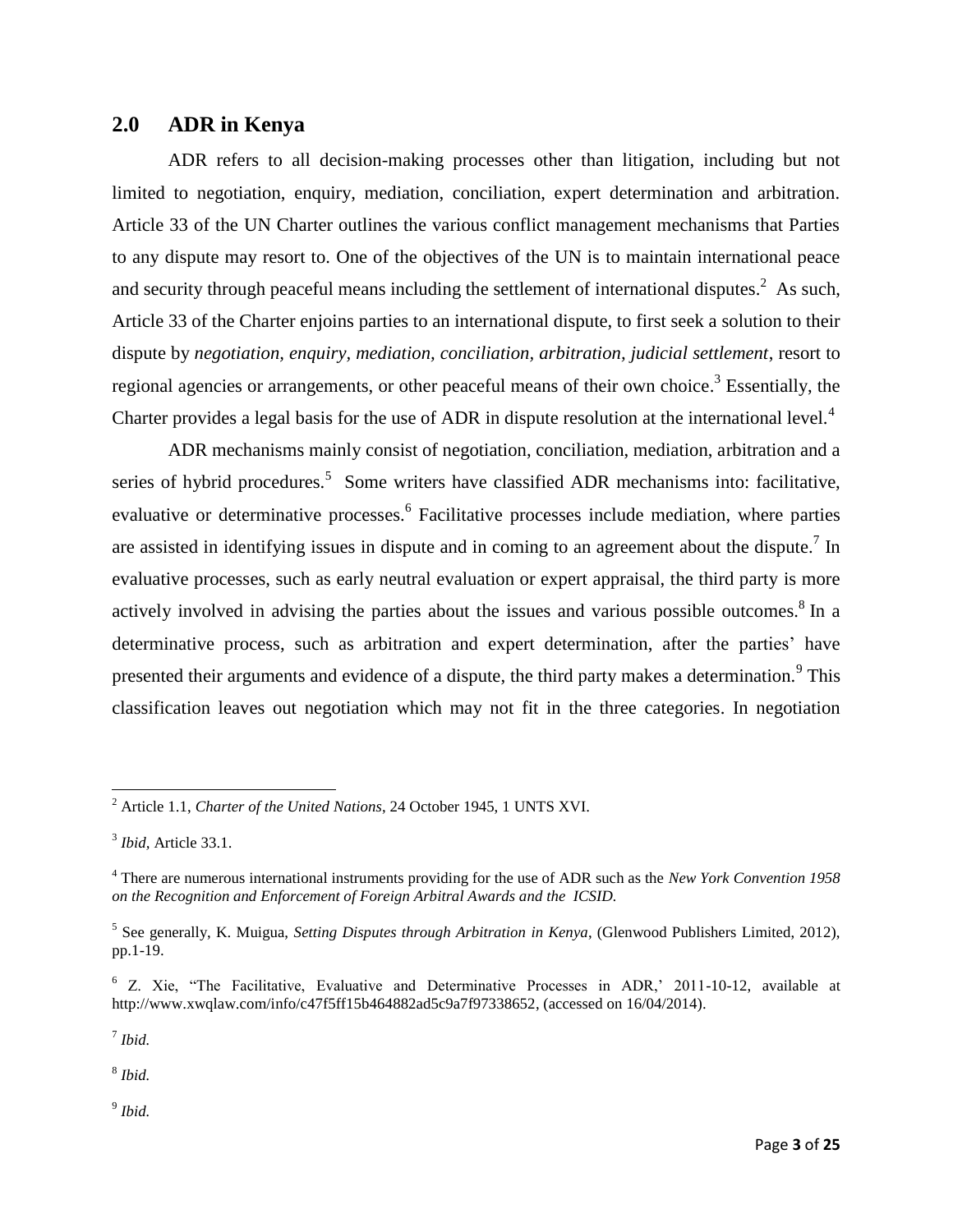parties meet to identify and discuss issues at hand so as to arrive at mutually acceptable solutions without the help of a third party.

ADR prides itself for being a simple, quick, flexible and accessible dispute resolution system compared to litigation.<sup>10</sup> It emphasises win-win situations for both parties, increases access to justice, and improves efficiency and it is expeditious.<sup>11</sup> It is also a cost-effective means for dispute resolution that fosters parties' relationships. ADR mechanisms are applicable to a wide range of disputes<sup>12</sup> including commercial, land, intellectual property, family, succession, criminal,<sup>13</sup> and political disputes.<sup>14</sup> ADR and traditional justice systems strengthen the Rule of Law and contribute to development.<sup>15</sup> This is because they enhance access to justice which is an essential component of the Rule of Law. The Rule of Law is the foundation for both justice and security.<sup>16</sup>

In Kenya, ADR mechanisms are anchored in the law. Article 159 of the Constitution stipulates that in exercise of judicial authority, courts and tribunals are to promote alternative forms of dispute resolution including reconciliation, mediation, arbitration and traditional dispute resolution mechanisms.<sup>17</sup> ADR mechanisms including negotiation, mediation and arbitration are also available in the settlement of intergovernmental disputes.<sup>18</sup> Procedures for settling such

available at

 $\overline{a}$ <sup>10</sup> *Ibid.*

<sup>&</sup>lt;sup>11</sup> S. Mishra, "Justice Dispensation through Alternate Dispute Resolution System In India," available at [http://www.legalindia.in/justice-dispensation-through-alternate-dispute-resolution-system-in-indiab,](http://www.legalindia.in/justice-dispensation-through-alternate-dispute-resolution-system-in-indiab) (accessed on 19/04/2014).

<sup>&</sup>lt;sup>12</sup> F. Kariuki, "Redefining 'Arbitrability:' Assessment of Articles 159 & 189(4) of the Constitution of Kenya," *Alternative Dispute Resolution Journal,* Vol.1, (CIArb, 2013), pp.175-189. See also, Articles 159 (2), 67 (2) (f) and 189(4), Constitution of Kenya.

<sup>13</sup> *Republic v Mohamed Abdow Mohamed* [2013] eKLR.

 $14$  A good example is the 2008 political mediation in Kenya by the former Secretary-General of the United Nations, Mr. Kofi Annan, to resolve the conflict resulting from the 2007 Post-Election Violence.

<sup>15</sup> J. Michel, "Alternative Dispute Resolution and the Rule of Law in International Development Cooperation," J*&D Justice & Development Working Paper Series*, (2011), p.2.

<sup>&</sup>lt;sup>16</sup> UNDP, "Access to Justice and Rule of Law,"

[http://www.undp.org/content/undp/en/home/ourwork/democraticgovernance/focus\\_areas/focus\\_justice\\_law/,](http://www.undp.org/content/undp/en/home/ourwork/democraticgovernance/focus_areas/focus_justice_law/) (accessed on 9/03/ 2014).

<sup>&</sup>lt;sup>17</sup> Article 159(2) (c), Constitution of Kenya, 2010.

<sup>18</sup> *Ibid*, Article 189(4).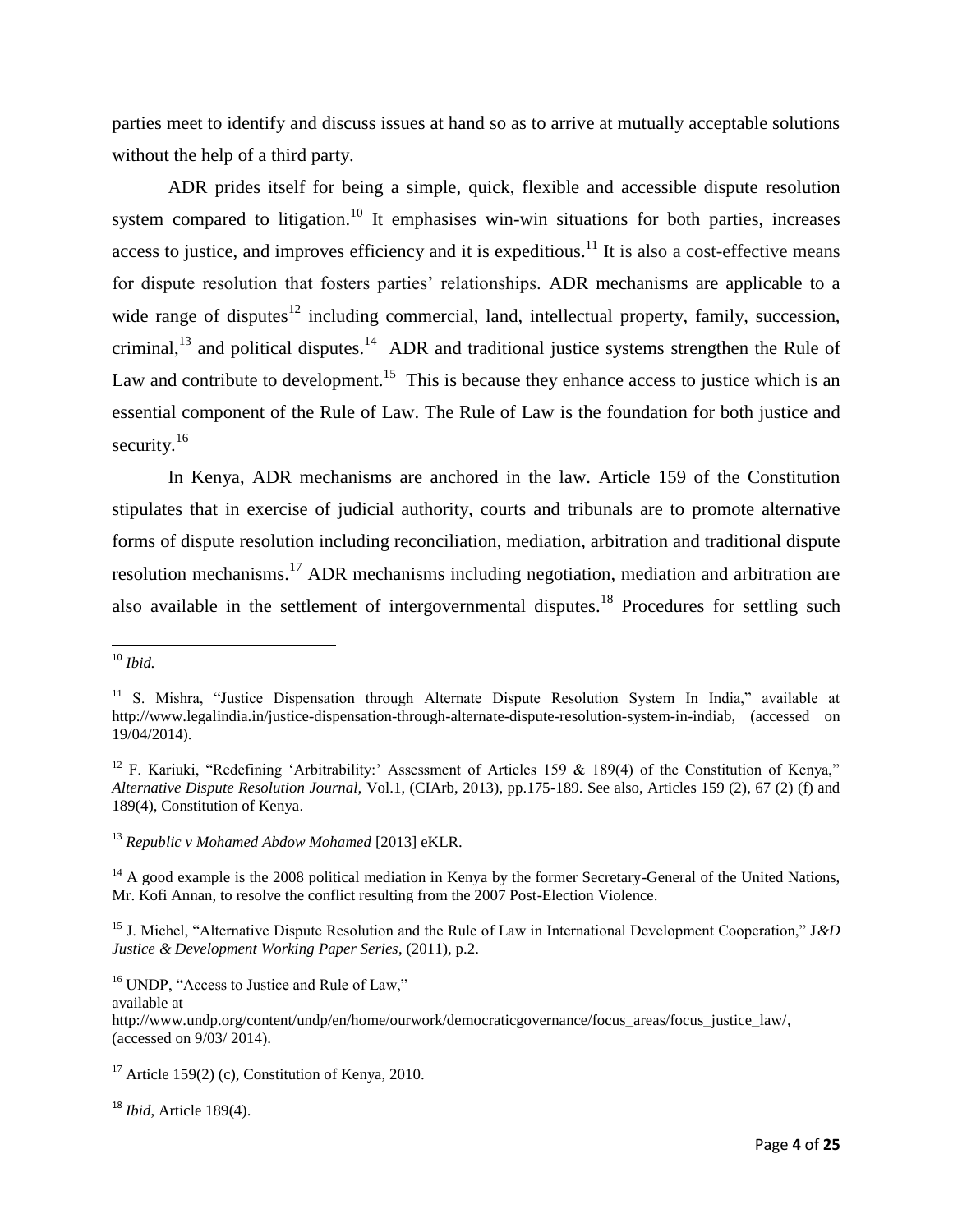disputes are to be provided by an Act of Parliament.<sup>19</sup> In land conflicts, the National Land Commission is required to encourage the application of traditional dispute resolution mechanisms.<sup>20</sup> Moreover, there are Acts of Parliament that provide procedures for the use of various ADR mechanisms. The Arbitration  $Act^{21}$  governs the application of arbitration in Kenya, while the Civil Procedure Act has provisions dealing with the use of both mediation<sup>22</sup> and arbitration. Recognition of ADR and TDRM processes in the Constitution is meant to enhance access to justice as guaranteed in Article 48 thereof.

#### **3.0 Access to Justice**

Justice can be viewed from different perspectives. It can be viewed as distributive justice or economic justice which is concerned with fairness in sharing; procedural justice which entails the principle of fairness in sense of fair play; restorative justice (corrective justice) or retributive justice.<sup>23</sup> Justice can thus mean different things for different people. This paper is concerned with enhancing procedural and substantive justice through ADR, and how enhanced access to justice can contribute to development by creating more avenues for ventilating disputes. Despite the centrality of justice in national development, there still exist diverse impediments to justice particularly among the poor, *to wit*, weak economic position; high court fees; poor infrastructure/capacity of state's legal system; marginalization of minority group; gender; and language barriers.<sup>24</sup> These impediments prevent people from realizing their full potential in society.

What then does the term access to justice mean? Access to justice as a concept is not easy to define. It may refer to a situation where people in need of help, find effective solutions

l

<sup>19</sup> *Ibid*.

<sup>20</sup> *Ibid*, Article 67(2) (f).

 $21$  Arbitration Act, Cap. 49, Laws of Kenya (Revised, 2010).

<sup>&</sup>lt;sup>22</sup> See generally Section 59, Civil Procedure Act, Cap. 21; See also Order 46, Civil Procedure Rules 2010 (Legal Notice No. 151.

<sup>&</sup>lt;sup>23</sup> Available at [http://changingminds.org/explanations/trust/four\\_justice.htm,](http://changingminds.org/explanations/trust/four_justice.htm) (accessed on 19/04/ 2014).

<sup>&</sup>lt;sup>24</sup> Democracy Promotion and Conflict Resolution: The Role of Access to Justice, Working Paper, Democratic Progress Institute, 2012, available at [http://www.democraticprogress.org/wp-content/uploads/2012/12/The-Role-of-](http://www.democraticprogress.org/wp-content/uploads/2012/12/The-Role-of-Access-to-Justice.pdf)[Access-to-Justice.pdf,](http://www.democraticprogress.org/wp-content/uploads/2012/12/The-Role-of-Access-to-Justice.pdf) (accessed on 28/2014/2014).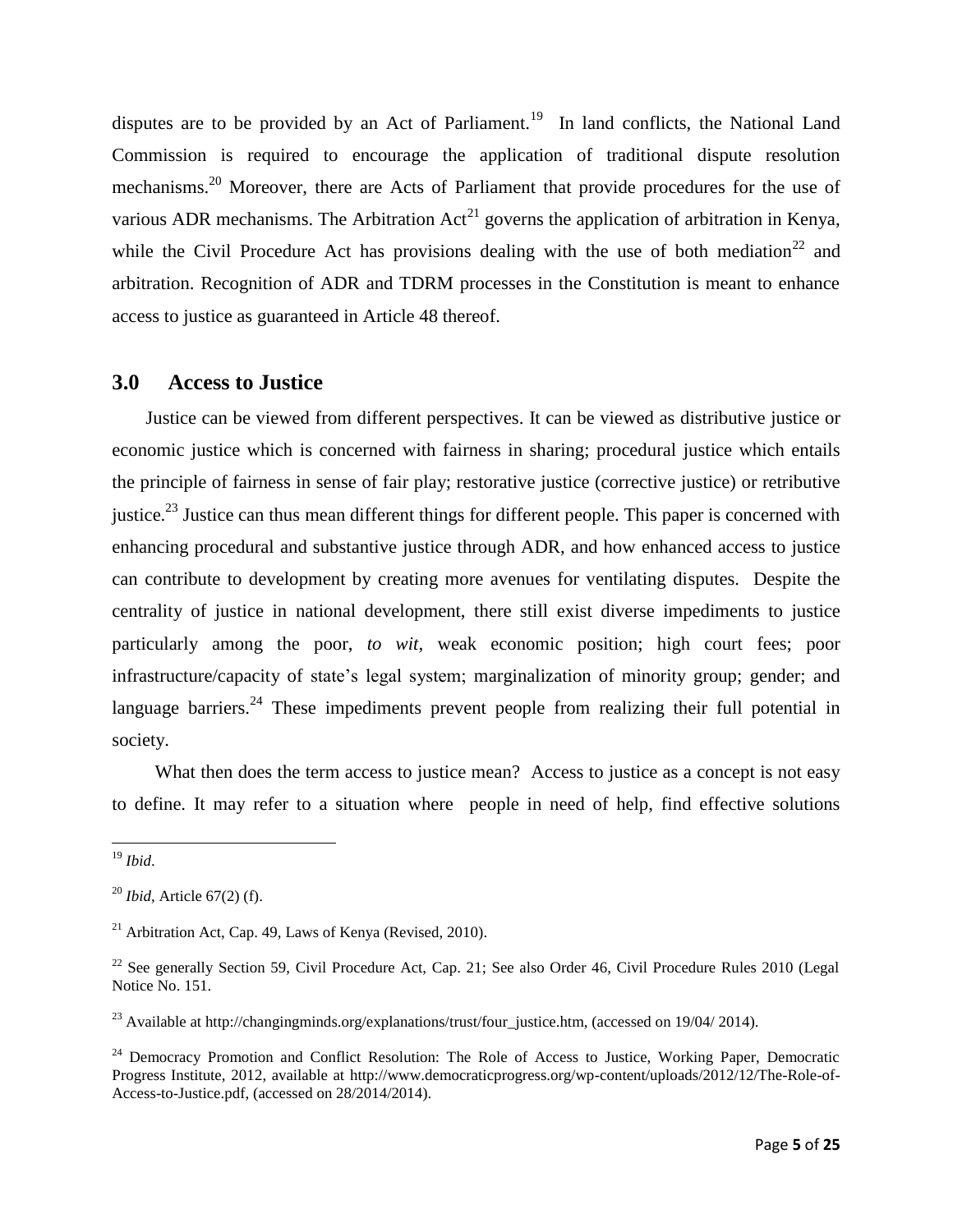available from justice systems which are accessible, affordable, comprehensible to ordinary people, and which dispense justice fairly, speedily and without discrimination, fear or favour and offer a greater role for alternative dispute resolution.<sup>25</sup> It could also refer to judicial and administrative remedies and procedures available to a person (natural or juristic) aggrieved or likely to be aggrieved by an issue. Further, it refers to a fair and equitable legal framework that protects human rights and ensures delivery of justice.<sup>26</sup> It also refers to the opening up of formal systems and structures of the law to disadvantaged groups in society, removal of legal, financial and social barriers such as language, lack of knowledge of legal rights and intimidation by the law and legal institutions.<sup>27</sup> Access to justice could also include the use of informal dispute resolution mechanisms such as ADR and traditional dispute resolution mechanisms, to bring justice closer to the people and make it more affordable. In the case of *Dry Associates Limited v Capital Markets Authority & anor*, the court was of the view that, access to justice includes the enshrinement of rights in the law; awareness of and understanding of the law; access to information; equality in the protection of rights; access to justice systems particularly the formal adjudicatory processes; availability of physical legal infrastructure; affordability of legal services; provision of a conducive environment within the judicial system; expeditious disposal of cases and enforcement of judicial decisions without delay.<sup>28</sup>

The right to have access to justice is now a basic and inviolable right guaranteed in international human right instruments and national constitutions.<sup>29</sup> As a basic right, access to justice requires us to look beyond the dry letter of the law. It thus acts as a reaction to and a protection against legal formalism and dogmatism.<sup>30</sup> As a consequence, access to justice seems to have two important dimensions: procedural access (fair hearing before an impartial tribunal)

l

<sup>&</sup>lt;sup>25</sup> M.T. Ladan, "Access To Justice As A Human Right Under The Ecowas Community Law," available at [http://www.google.com/url?sa=t&rct=j&q=&esrc=s&source=web&cd=16&cad=rja&uact=8&ved=0CFcQFjAFOAo](http://www.google.com/url?sa=t&rct=j&q=&esrc=s&source=web&cd=16&cad=rja&uact=8&ved=0CFcQFjAFOAo&url=http%3A%2F%2Fwww.abu.edu.ng%2Fpublications%2F2009-07-) [&url=http%3A%2F%2Fwww.abu.edu.ng%2Fpublications%2F2009-07-,](http://www.google.com/url?sa=t&rct=j&q=&esrc=s&source=web&cd=16&cad=rja&uact=8&ved=0CFcQFjAFOAo&url=http%3A%2F%2Fwww.abu.edu.ng%2Fpublications%2F2009-07-)(accessed on 19/04/2014).

<sup>26</sup> *Ibid.*

<sup>&</sup>lt;sup>27</sup> Global Alliance against Traffic in Women (GAATW), Available at<http://www.gaatw.org/atj/> (accessed on 09/03/ 2014).

<sup>28</sup> *Dry Associates Limited v Capital Markets Authority & anor* Nairobi Petition No. 358 of 2011, (Unreported).

 $29$  Article 48 of the Constitution of Kenya 2010, guarantees the right of access to justice for all. See also Article 159(2).

<sup>30</sup> *Kenya Bus Service Ltd & another v. Minister of Transport & 2 others [2012]eKLR.*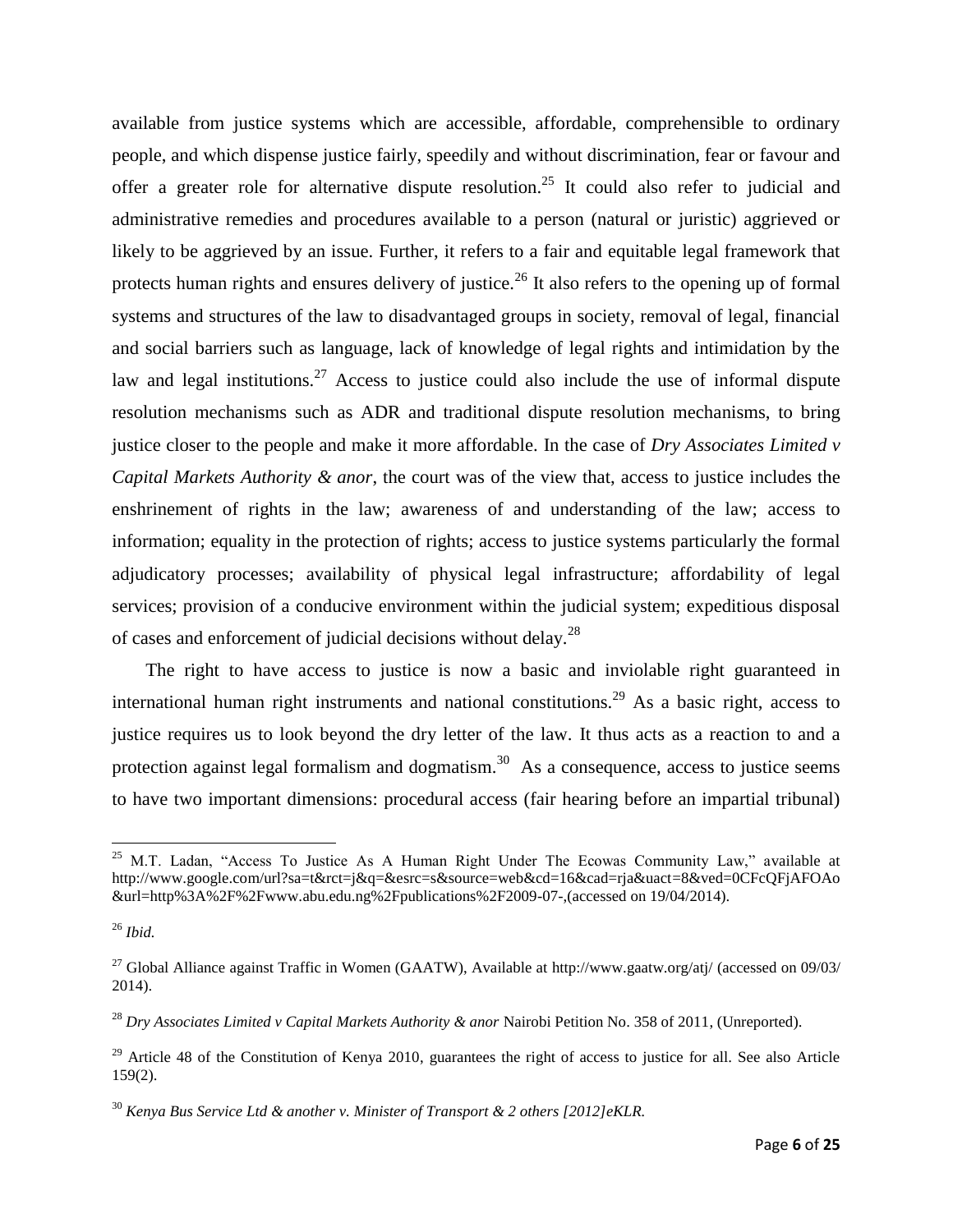and substantive access (fair and just remedy for a violation of one's rights).<sup>31</sup> Access to justice would require equality in accessing legal services by all persons regardless of means, and access to effective dispute resolution mechanisms necessary to protect their rights and interests. It also requires national equity in that all persons should enjoy, as nearly as possible, equal access to legal services and to legal service markets that operate consistently within the dictates of competition policy. In addition, it requires equality before the law, by ensuring that all persons, regardless of race, ethnic origins, gender or disability, are entitled to equal opportunities in all fields, use of community facilities and access to services.<sup>32</sup> Arguably, therefore, in the absence of access to justice, people are unable to have their voices heard, exercise their rights, challenge discrimination or hold decision-makers accountable.<sup>33</sup> However, justice is not found only in official justice forums such as courts. Justice can be experienced also in informal forums such as, homes, villages and workplace. It is thus critical to investigate the impact of Article 159(2) of the Constitution and other statutory provisions of the law in Kenya that seek to formalize some ADR and TDRM processes. Such formalization can be a source of injustice to poor Kenyans, if it will erect barriers to accessing justice through the TDRM.

Realization of the right of access to justice requires an effective legal and institutional framework not only internationally but also nationally. This is so because access to justice can only be as effective as the available mechanisms to facilitate the same. It is also important to highlight Proclamation 1.2 of the *Vienna Declaration and Programme of Action<sup>34</sup>* which states that all peoples have the right of self-determination. By virtue of that right they freely determine their political status, and freely pursue their economic, social and cultural development. Notably, Article 19.1 of the Constitution of Kenya 2010 states that the Bill of Rights is an integral part of Kenya's democratic state and is the framework for social, economic and cultural policies. Further, clause (2) thereof is to the effect that the purpose of recognising and protecting human

 $\overline{a}$ <sup>31</sup> *Ibid.*

<sup>&</sup>lt;sup>32</sup> See L. Schetzer *et. al.*, "Access to Justice & Legal Needs: A Project to Identify Legal Needs, Pathways and Barriers for Disadvantaged People in NSW," available at [www.lawfoundation.net.au/ljf/site/articleIDs/.../\\$file/bkgr1.pdf,](http://www.lawfoundation.net.au/ljf/site/articleIDs/.../$file/bkgr1.pdf) (accessed on 10/03/2014).

<sup>&</sup>lt;sup>33</sup> Available at

[http://www.undp.org/content/undp/en/home/ourwork/democraticgovernance/focus\\_areas/focus\\_justice\\_law/,](http://www.undp.org/content/undp/en/home/ourwork/democraticgovernance/focus_areas/focus_justice_law/) (accessed on 09/03/2014).

<sup>34</sup> UN General Assembly, *Vienna Declaration and Programme of Action*, 12 July 1993, A/CONF.157/23.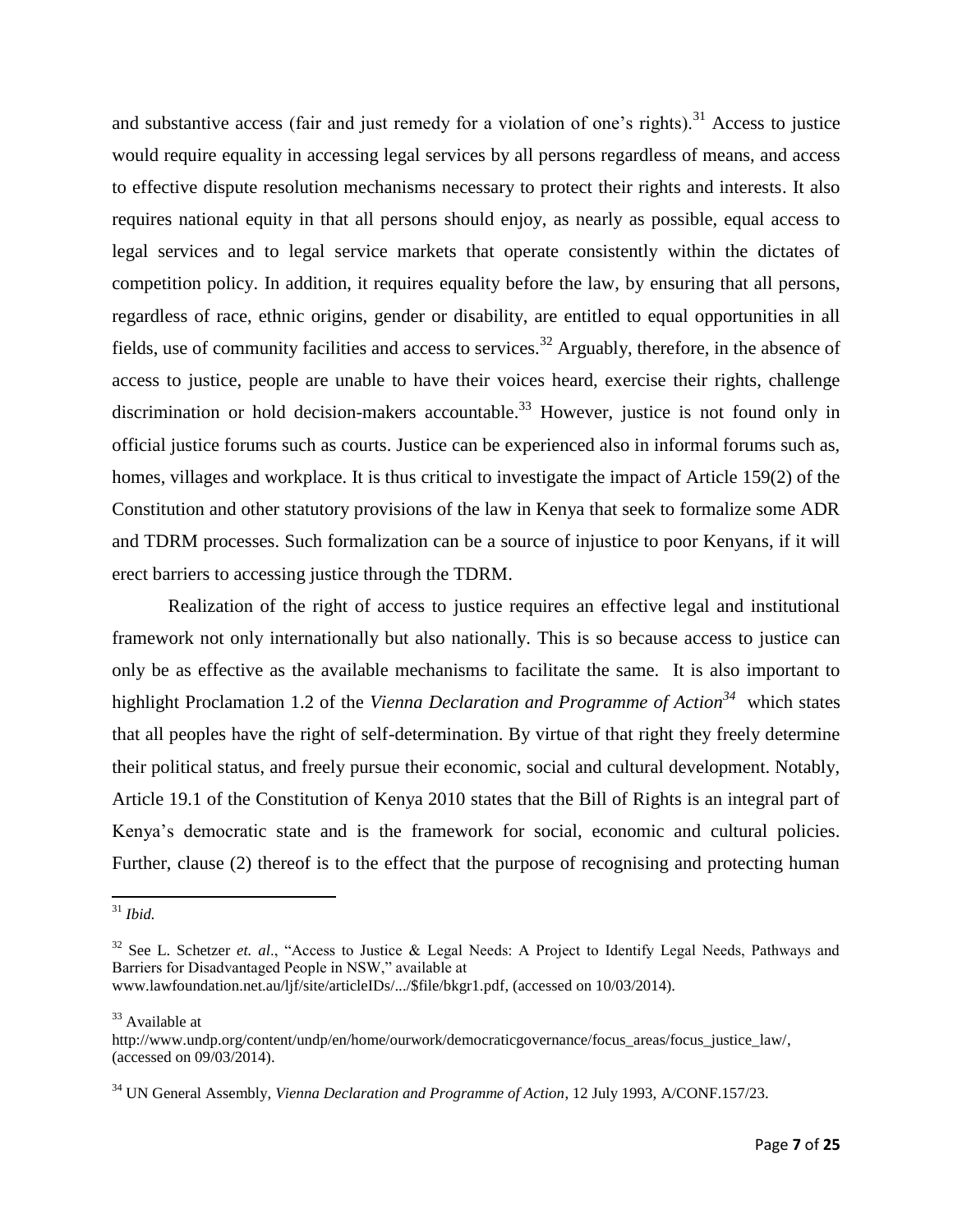rights and fundamental freedoms is to preserve the dignity of individuals and communities and to promote social justice and the realisation of the potential of all human beings. This lends credence to the need to support the application of ADR and TDRM in enhancing access to justice and furthering development in Kenya.

## **4.0 ADR and Access to Justice**

The problems and challenges that bedevil the justice sector in Kenya are immense.<sup>35</sup> The problems are compounded by the fact that there is no single institution, dispute resolution mechanism or single process that can deal with all injustices, produce a just ordering of society, ensure a fair distribution of material and legal resources, safeguard the Rule of Law, promote equality, ensure proportionality in punishment, and protect entitlements and legitimate expectations.<sup>36</sup> Whereas this is the case, the justice system has emphasized on legal formalism and has not encouraged plurality. As a consequence, informal justice systems have been neglected and undermined at the expense of litigation. It is only recently that the law began recognizing informal justice systems. This has been the trend in Kenya despite the demands of substantive and procedural justice being so monumental and multi-dimensional that no law, institution or method is adequate to the task. $37$ 

In every society a large number of legal and non-legal, formal and informal, contemporary and customary principles, methods and institutions exist to rectify wrongs and promote remedies.<sup>38</sup> Litigation is only one amongst many viable alternatives. However, access to justice has been hindered by legal, institutional, structural, procedural, social barriers, and practical and economic challenges.<sup>39</sup> Overemphasis on litigation as the main dispute resolution mechanism is one of the main hindrances to accessing justice in Kenya. This should not be the

 $35$  The sector faces legal, social, cultural, political and economic challenges.

<sup>&</sup>lt;sup>36</sup> S.S. Faruqi, "Justice outside the Courts: Alternative Dispute Resolution and Legal Pluralism," [http://www.nadr.co.uk/articles/published/ADR/ADRandLegalPluralism.pdf,](http://www.nadr.co.uk/articles/published/ADR/ADRandLegalPluralism.pdf) (accessed on 19/04/2014).

<sup>37</sup> *Ibid.*

<sup>38</sup> *Ibid.*

<sup>&</sup>lt;sup>39</sup>Available

a[thttp://www.ohchr.org/Documents/HRBodies/CEDAW/AccesstoJustice/ConceptNoteAccessToJustice.pdf,](http://www.ohchr.org/Documents/HRBodies/CEDAW/AccesstoJustice/ConceptNoteAccessToJustice.pdf) (accessed on 19/04/2014].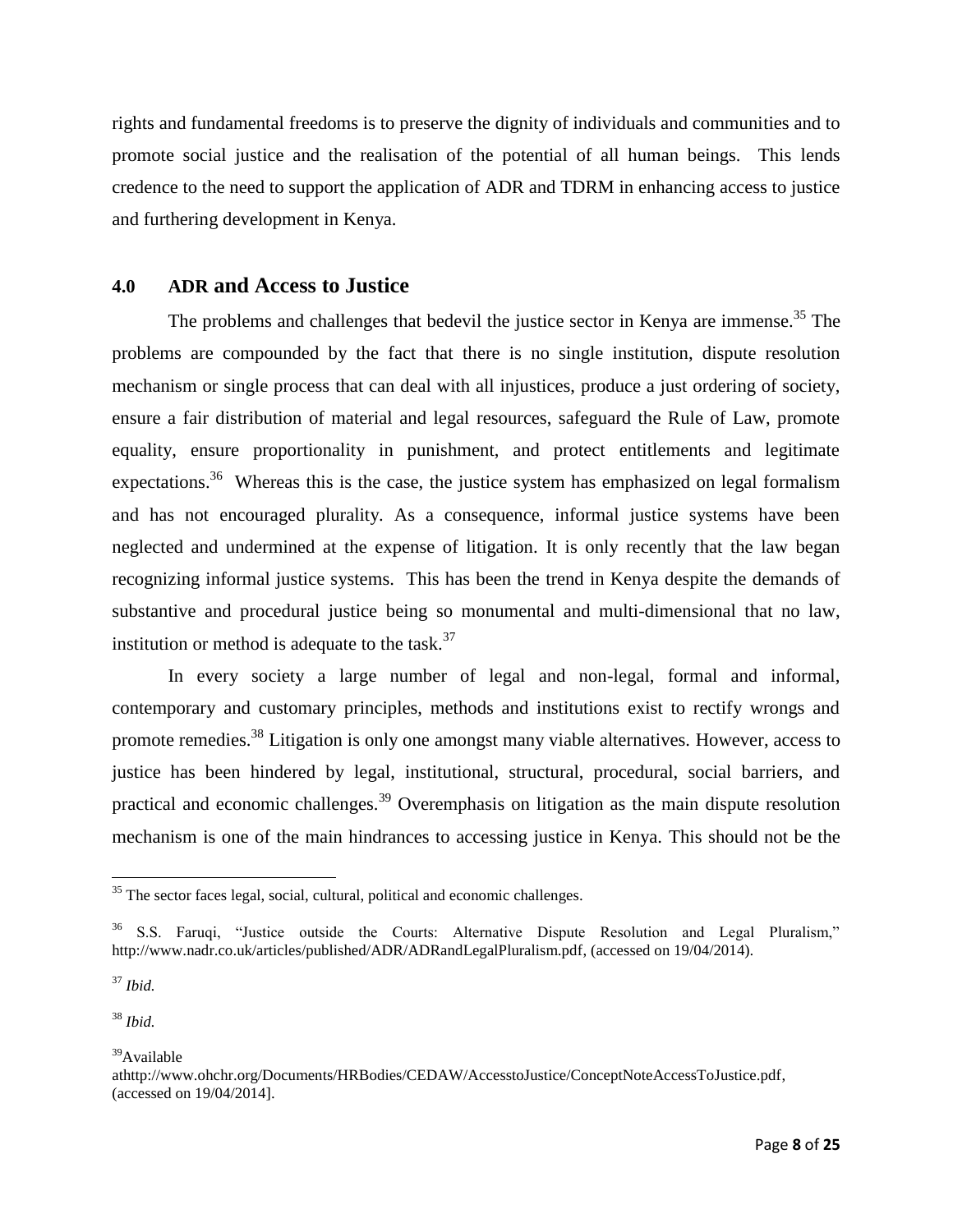case. According to Galanter courts comprise only one hemisphere of the world of regulating and disputing.<sup>40</sup> To enhance access to justice there is need for research that will illuminate the complex relations between formal dispute resolution forums and informal forums such as ADR and TDRM. $41$ 

Litigation has been associated with a number of challenges that hamper access to justice including though not limited to: high cost, delays, geographical location, complexity of rules and procedure and the use of legalese.<sup>42</sup> If the right of every person to access justice is to be realised, then these hurdles must be addressed. One possible solution is the adoption of ADR mechanisms which are not affected by these challenges. ADR techniques such as negotiation, conciliation, and mediation increase accessibility to justice since they are flexible, informal, cost-effective, expeditious, efficient, foster parties' relations and produce win-win outcomes.<sup>43</sup> In fact, a large number of disputes are resolved by parties through negotiations or resort to some forum that is part and parcel of the social setting within which the dispute arose. For instance, many disputes are resolved by managers at the workplace, school principals, administrators and other officials before disputes are lodged in court.

As already pointed out elsewhere in this discussion, the concept of access to justice comprises of both procedural justice and substantive injustice. Litigation process has in many cases failed to achieve either or both of the two forms of justice thus resulting in outcomes that satisfy the legal requirements and not necessarily equity or justice requirements of the parties. Overemphasis on procedural technicalities, at the expense of substantive aspects of the matters in question, has often resulted in the perpetuation of injustice. In litigation, it is not about justice, but a matter of 'winning or losing' the case. It is a zero-sum game, where success largely depends on the expertise of the advocates. As such, the financial might of a disputant influences the outcome of a case. Therefore, the poor disputant who cannot afford the high fees for hiring a lawyer is denied an opportunity to seek judicial enforcement of his/her rights. In such a context,

<sup>40</sup> M. Galanter, "Justice in Many Rooms: Courts, Private Ordering and Indigenous Law," *Journal of Legal Pluralism*, Vol. 19 (1981), p.34.

<sup>41</sup> *Ibid.*

<sup>&</sup>lt;sup>42</sup>ICJ, "Strengthening Judicial Reform in Kenya: Public Perceptions and Proposals on the Judiciary in the new Constitution," *Op. cit*: D. Reiling, L. Hammergren & A. Di Giovanni, *Justice Sector Assessments: A Handbook*, (World Bank, 2007).

<sup>43</sup> S. Mishra, "Justice Dispensation through Alternate Dispute Resolution System in India," *Op. cit.*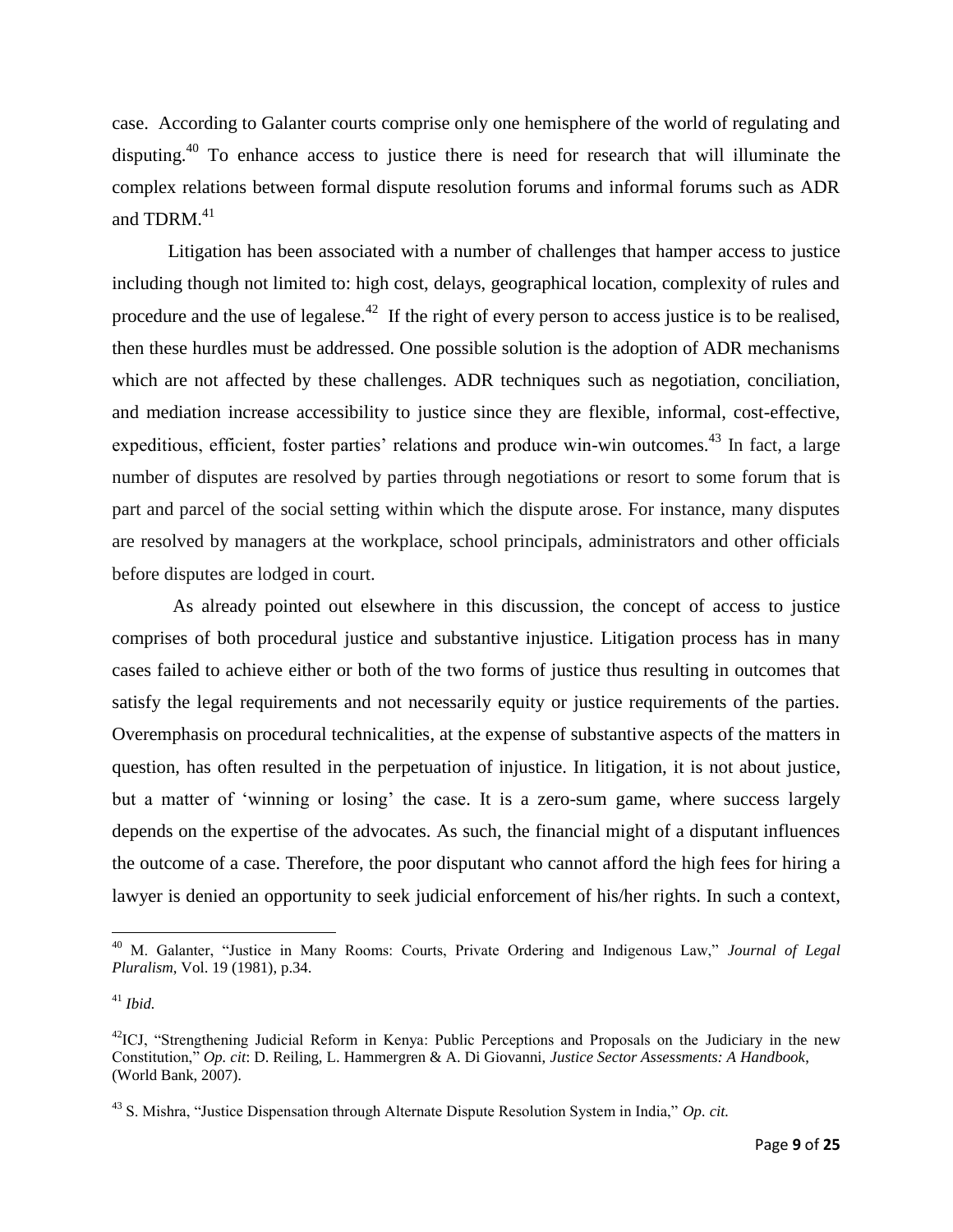litigation elicits feelings of bitterness, resentment, and disdain for the judicial system by the poor. Such scenarios impact negatively on the Rule of Law and development in the long run. It creates feelings of exclusion, discrimination and marginalization by the legal system. Poor people lack the incentives for adhering to and upholding rules or laws that have no positive impact on their lives and welfare in general. It is arguable, that this undermines the Rule of Law in the country, forcing people to turn to unorthodox methods of addressing their problems.<sup>44</sup>

Further, ADR would proffer 'legal empowerment' within the governance framework in the context of decentralisation programmes. In such instances development and reform of legal services must include, among other things, a focus on "mediation, negotiation, and other forms of non-judicial representation" including alternative dispute resolution and non-state legal orders.<sup>45</sup>

## **5.0 Access to Justice, Rule of Law and Development: The Interface**

Access to justice plays an important role in the development process albeit indirectly. By having access to justice people feel more secure and empowered as their rights are guaranteed and enforceable. Legally empowered people are able to enjoy wider economic, political and social freedoms as they can make sound decisions, have their property protected and also exploit available opportunities in law. Essentially, access to justice strengthens the rule of law. What then, is meant by the phrase, rule of law? It could refer to a situation where subjects are governed by the law and all government actions are authorized by law.<sup>46</sup> The cardinal tenets of the rule of law were espoused by AV Dicey.<sup>47</sup> However, disagreements exist regarding the validity of Dicey's postulates. Be that as it may, the rule of law remains as a key developmental imperative that ensures and provides conditions whereby all people can enjoy the rights and

<sup>&</sup>lt;sup>44</sup> The 2007/2008 Post Election Violence in Kenya erupted partly due to a perception by one of the camps, that courts could not be trusted as impartial arbiters while handling election petitions. Previous experience had demonstrated the difficulties in challenging presidential elections results in courts.

<sup>&</sup>lt;sup>45</sup> ICHRP, "When Legal Worlds Overlap: Human Rights, State and Non-State Law," International Council on Human Rights Policy, (2009) available at http://www.ichrp.org/files/reports/50/135 report en.pdf, accessed on 10/03/2014.

<sup>46</sup> J. Raz, *The Authority of Law*, (Oxford University Press, 1977), p. 211.

 $47$  They include the absolute supremacy of law as opposed to arbitrary power; equality of all citizens before the law and the protection of fundamental rights and freedoms by courts following the ordinary laws of the land.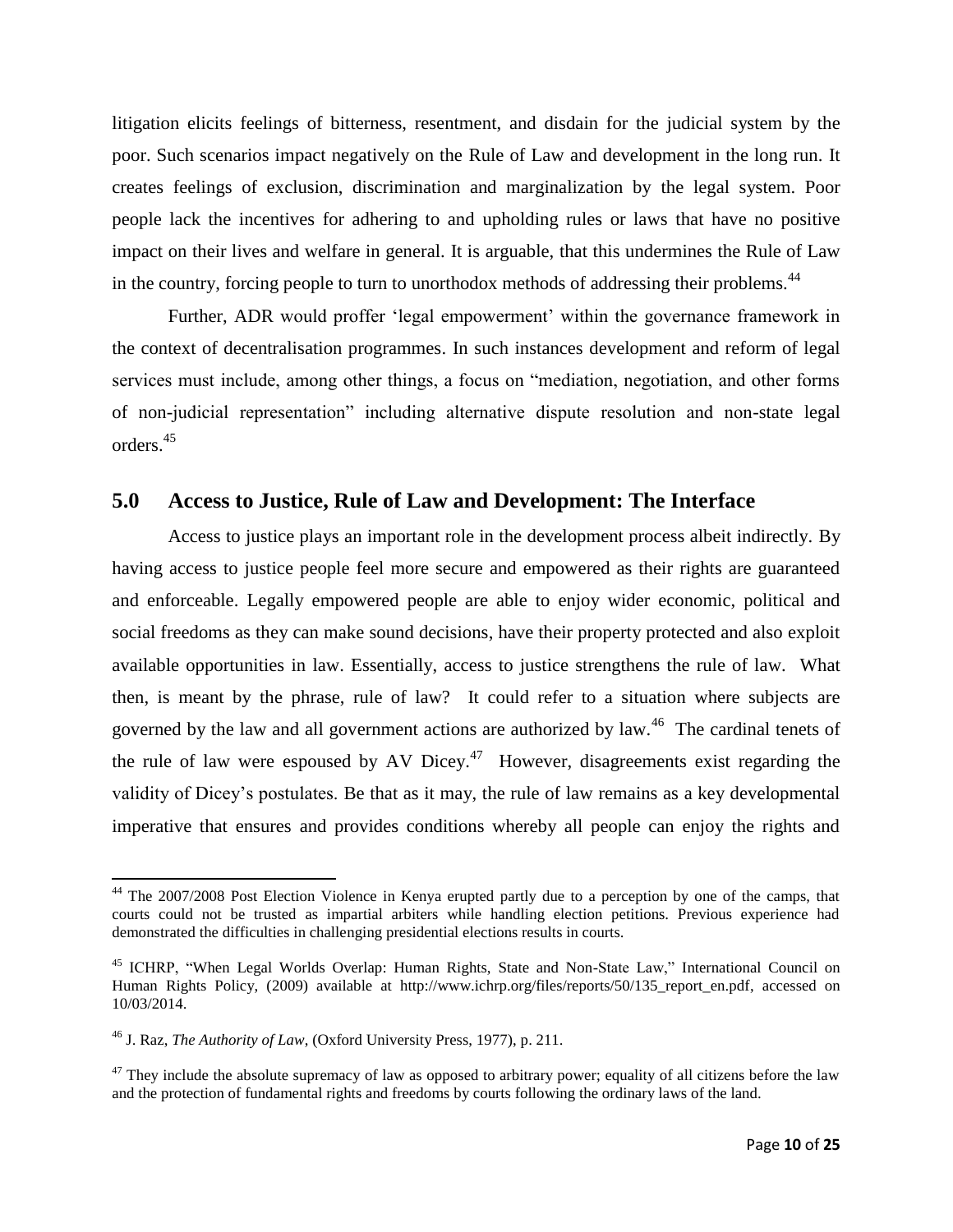freedoms enshrined in the law.<sup>48</sup> This creates a conducive environment for people to engage in valuable life-enhancing ventures, which in turn spurs development. Therefore, a correlation exists between access to justice and rule of law on one hand, and rule of law and development on the other. Whitford supports this view by noting that access to justice is essential to the actualization of the rule of law. Persons aggrieved by wrongful action by the government or another individual, must have the practical ability to bring their complaint to some dispute resolution agency, to assess the consistency of the action with the law.<sup>49</sup>

The Rule of Law is associated with societies in which the arbitrary rule of the powerful is curtailed, because the behavior of all society members (including its rulers) is guided by law. Under the Rule of Law, even when there are disputes, society members expect that the said disputes will be settled objectively and peacefully in accordance with predefined rules and procedures.<sup>50</sup> The Rule of Law is said to be inclusive in that all members of the society must have equal access to legal procedures based on a fair justice system applicable to all. It promotes equality before the law and should be measured against the international law in terms of standards of judicial protection.<sup>51</sup> Further, Rule of Law is said to encompass, *inter alia,* a defined, publicly known and fair legal system protecting fundamental rights and the security of people and property; full access to justice for everyone based on equality before the law; and transparent procedures for law enactment and administration.<sup>52</sup> Therefore, without the Rule of Law, access to justice becomes a mirage. If the Rule of Law fails to promote the foregoing elements, then access to justice as a right is defeated.

Adherence to the tenets of rule of law has been shown to spur development. Some have argued that the rule of law and development are so inextricably intertwined that if there is no rule of law, any development becomes a mirage. However, if there is rule of law, development must

 $\overline{a}$ 

<sup>48</sup> G.K. Rukwaro, "The Rule of Law and Development," in Y. Vyas *et al (eds), Law and Development in the Third World,*(University of Nairobi, 1994),p.72.

<sup>49</sup> W. C. Whitford, "The Rule of Law: New Reflections on an Old Doctrine," *East African Journal of Peace and Human Rights Vol. 6(2),* pp. 159-161.

<sup>50</sup> N. Hachez & J. Wouters, "Promoting the Rule of Law: A Benchmarks Approach." *Leuven Centre for Global Governance Studies Working Paper* No. 105–April 2013, available at www.fp7-frame.eu/wpcontent/materiale/.../WP105-Hachez-Wouters.pdf, (accessed on 18/04/2014).

 $<sup>51</sup>$  Available at http://www.sida.se/PageFiles/89603/RoL Policy-paper-layouted-final.pdf, (accessed on 9/03/ 2014).</sup>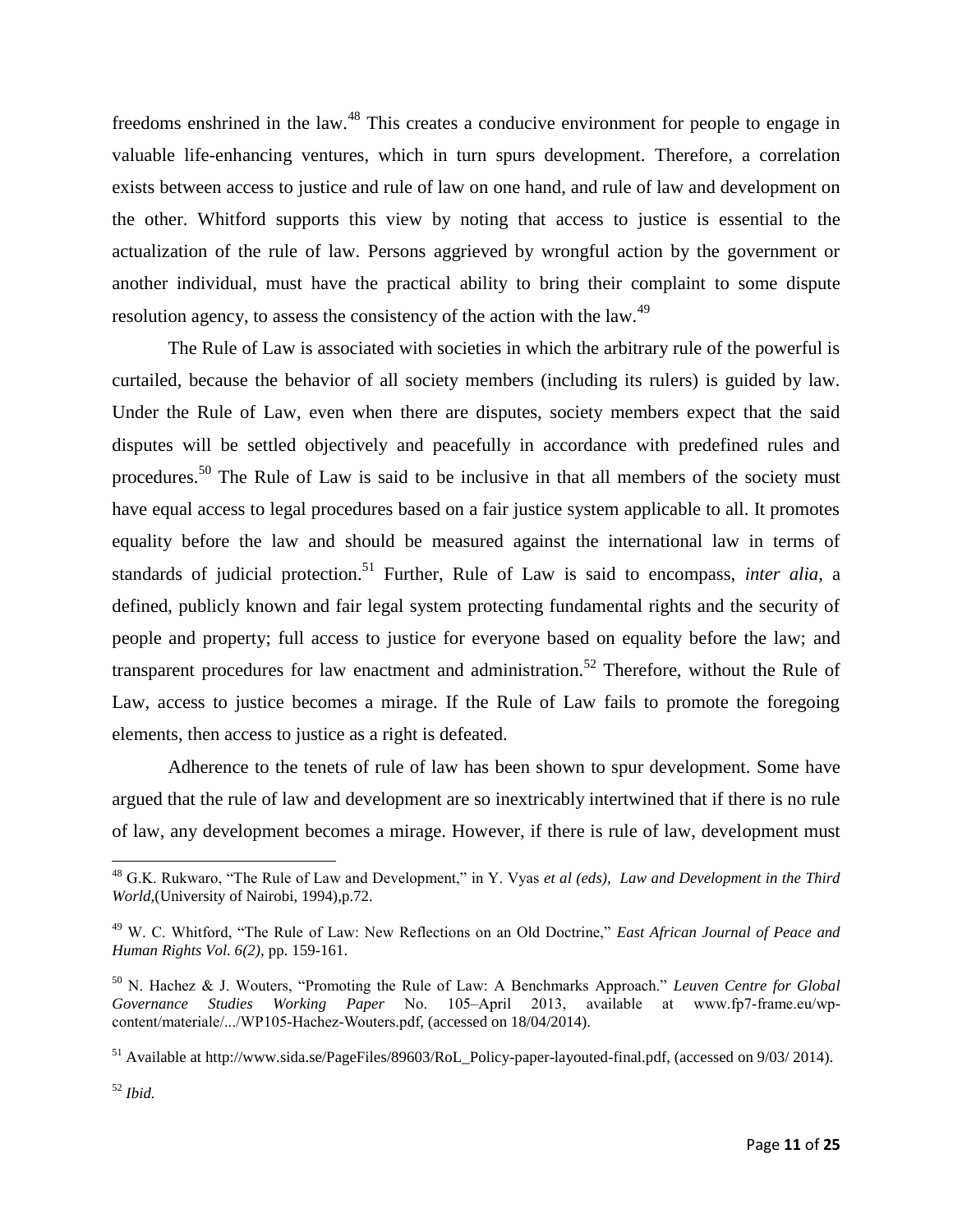necessarily follow.<sup>53</sup> In spite of this correlation, a number of factors may exist that threaten the rule of law. Critical to this study are factors such as poverty, illiteracy, lack of access to legal information, legal formalism and dogmatism (including complex court procedures and technicalities) and inaccessibility to courts. Such factors impede access to justice and in turn threaten the rule of law. Breakdown in the rule of law can also stifle development as it can result in civil wars/conflicts, deaths and breakdown in property and economic relations.<sup>54</sup> The thesis of this paper is that ADR mechanisms enhance access to justice to all, which reinforces and strengthens the rule of law and consequently spurs development. Expeditious, efficient and costeffective settlement of all types of disputes through ADR saves peoples' time and resources. People use the time and resources saved through the use of ADR to carry out other development activities.

What is development? The term development does not lend itself to easy definition. Some have equated it with 'change' in man and society which increases in quantitative and qualitative terms.<sup>55</sup> Classical and neo-classical scholars equated development with economic growth.<sup>56</sup> Others viewed the process of development as a series of successive stages of economic growth through which all countries must undergo.<sup>57</sup> Most of these views on development have been discredited since development involves radical institutional, social and administrative changes; and can also be driven by local/indigenous innovations without necessarily following the linear-stages theory.<sup>58</sup> Some view development as a process by which societies become stable, just, prosperous and people benefit from increased freedom, security, and rising standards of living.<sup>59</sup> In recent years, development has been assessed in terms of

<sup>58</sup> *Ibid.*

 $\overline{\phantom{a}}$ <sup>53</sup> G.K. Rukwaro, "The Rule of Law and Development," *Op. cit*, p.64.

<sup>54</sup> *Ibid.*

<sup>55</sup> O. Owiti, "Law, Ideology and Development: Dialectics or Eclecticism at Play?" in Y. Vyas *et al (eds), Law and Development in the Third World,*(University of Nairobi, 1994), pp. 18-19.

*<sup>56</sup> Ibid.*

<sup>57</sup> M.P. Todaro, *Theories of Development: A Comparative Analysis*, (Addison Wesley, 2000), pp.77-78.

<sup>59</sup> J. Michel, "Alternative Dispute Resolution and the Rule of Law in International Development Cooperation," *Op. cit.*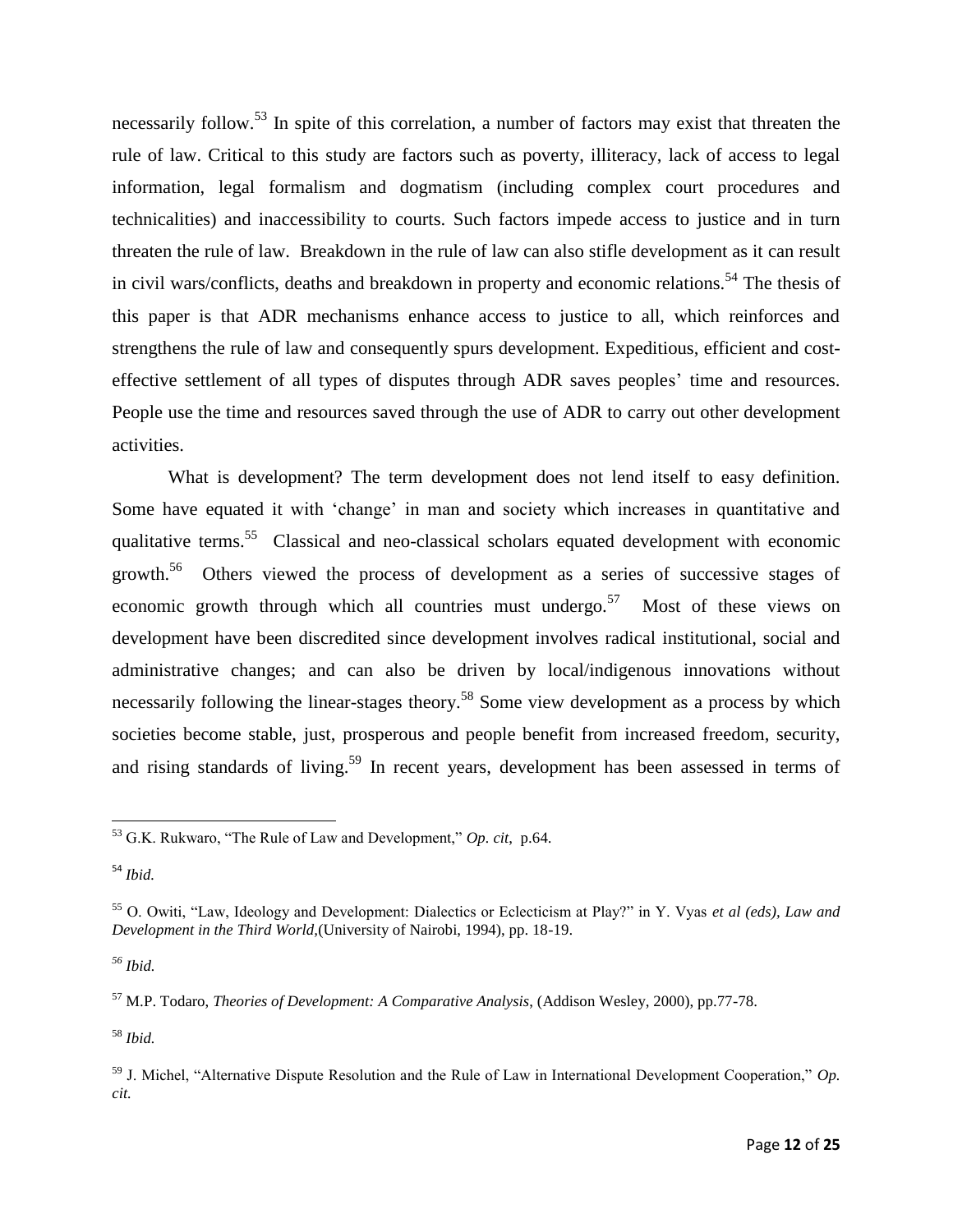human freedoms. According to Sen, development is the process of expanding the real freedoms that people enjoy.<sup>60</sup> Access to justice is a freedom that is essential as it helps in advancing and safeguarding other freedoms. Access to justice can expand people's capabilities to avoid deprivations, denial, violation or infringement of their other freedoms and rights such as freedom from hunger, diseases, political representation etc. As such freedoms are part and parcel of enhancing the process of development.

The development process must give people the opportunity to shape their destiny.<sup>61</sup> It should expand people's freedoms and capabilities to lead lives that they value and have reason to value.<sup>62</sup> People cannot lead a valuable life, if they do not have access to a dispute resolution forum for the vindication and protection of their rights and freedoms. Fora for dispute resolution should give the underprivileged people opportunities to participate in the decisions that are most important to their life and link them to the mainstream of modern society.<sup>63</sup> Such fora should be easily accessible, cost-effective and expeditious in delivering justice. It is for this reason that human development has as its central focus the concerns of disadvantaged people.<sup>64</sup>

In addition, within development theories, there is consensus that legitimate laws and credible enforcement mechanisms, can expand opportunities for women and other disadvantaged groups to participate in economic and political life.<sup>65</sup> This is so because, the rule of law as a multidimensional concept, encompasses a variety of discrete components from security, property rights, checks and balances on government and control of corruption.<sup>66</sup> This is in line with other studies which view development as progress on dimensions such as human rights, access to justice, good governance, rule of law and security.<sup>67</sup> Advancing the rule of law is essential for

 $\overline{\phantom{a}}$ 

<sup>65</sup> Available at [www.worldwewant2015.org/file/420789/download/457741,](http://www.worldwewant2015.org/file/420789/download/457741) (accessed on 25/04/2014).

<sup>60</sup> A. Sen, *Development as Freedom*, (Oxford University Press, 1999), pp.36-37.

<sup>61</sup> *Ibid*, p.53.

<sup>62</sup> UNDP, *Human Development Report 2011,* (UNDP, 2011).

<sup>63</sup> E. Owens & R. Shaw, *Development Reconsidered: Bridging the Gap between Government and the People*, (Lexington Books, 1984), p.3.

<sup>64</sup> *Ibid.*

<sup>66</sup> S. Haggard & L. Tiede, "The Rule of Law and Economic Growth: Where are We?" *World Development Vol. 39, No. 5*, (2011), pp. 673–685, at p. 673.

 $67$  'Security, the Rule of Law and the post 2015 development agenda'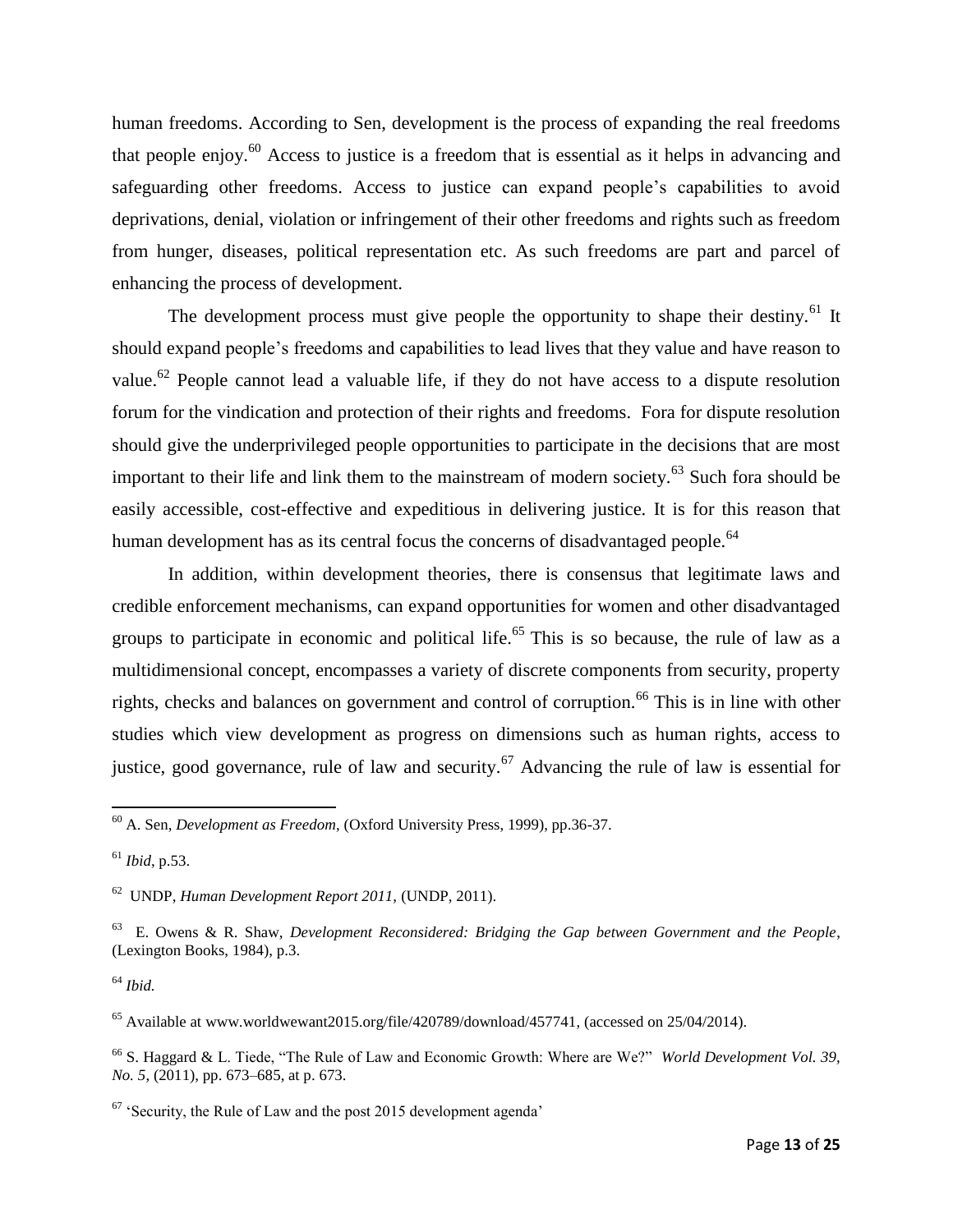the full realization of sustainable development, inclusive economic growth, the eradication of poverty and hunger.<sup>68</sup> Conversely, progress in these dimensions of development may reinforce the rule of law more generally.<sup>69</sup> This is the reason why the UN puts a lot of emphasis on improving governance, and strengthening of justice and security institutions, to ensure that they are accessible and responsive to the needs and rights of all individuals.<sup>70</sup> It creates the need for legal frameworks that can be enforced in a predictable and transparent manner, and that ensure that '*all persons, institutions and entities, public and private, including the State itself, are accountable to just, fair and equitable laws and are entitled without any discrimination to equal protection of the law*.'<sup>71</sup>

Sustainable development is also acclaimed as being capable of ensuring the well-being of the human person by integrating social development, economic development, and environmental conservation and protection.<sup>72</sup> By social development, is meant that the basic needs of the human being are met through the implementation and realization of human rights including the right of access to justice. Social development promotes democracy through public participation in determining policy, and in creating accountable governance.<sup>73</sup> It empowers the poor to expand their use of available resources in order to meet their own needs, and change their own lives.<sup>74</sup> On the other hand, economic development expands the availability of work and the ability of individuals to secure an income to support themselves and their families. Social and economic developments reinforce and are dependent on one another for full realization.<sup>75</sup>

It cannot be overstressed that access to justice is essential for poverty eradication and human development. The United Nations Development Programme identifies some of the ways

<sup>70</sup> *Ibid.*

<sup>71</sup> *Ibid.*

<sup>73</sup> *Ibid*.

<sup>74</sup> *Ibid.*

<sup>75</sup> *Ibid.*

 $\overline{\phantom{a}}$ <sup>68</sup> The 2012 UN Declaration of the High-level Meeting of the General Assembly on the Rule of Law, available at [www.unrol.org/article.aspx?article\\_id=192](http://www.unrol.org/article.aspx?article_id=192)*,* accessed on 25/04/2014.

<sup>69</sup> *Ibid*.

<sup>72</sup> Sustainable Development, available at [http://www.hrea.org/index.php?base\\_id=166,](http://www.hrea.org/index.php?base_id=166) (accessed on 27/04/2014).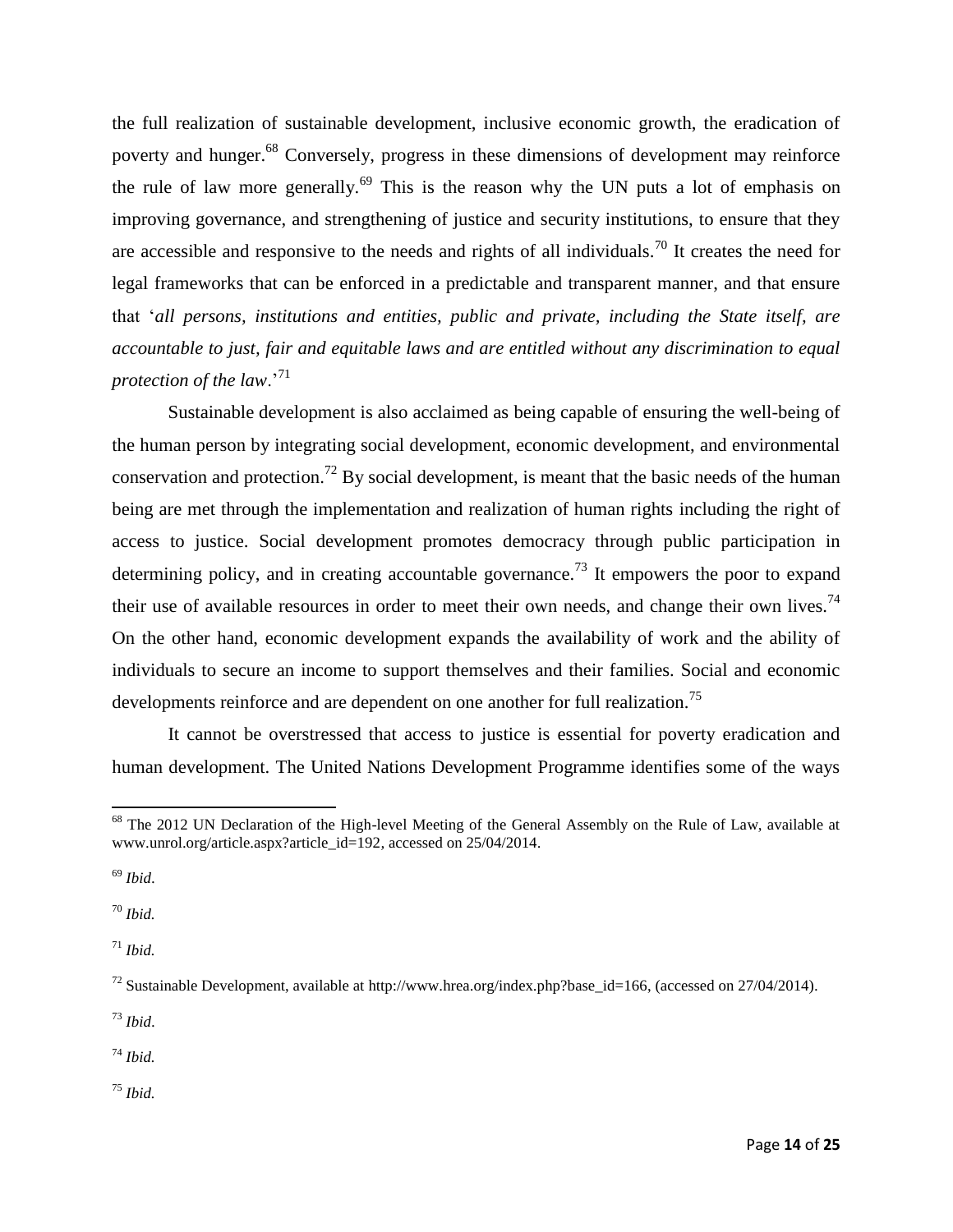that this can be achieved. Firstly, it comes to aid of the groups such as the poor and disadvantaged who suffer from discrimination and other forms of human rights violations. Secondly, justice systems can provide remedies which will minimize or redress the impact of crime and illegality on poor and disadvantaged people's lives, where it would be harder for them to obtain redress. Thirdly, justice mechanisms can be used as tools to overcome deprivation by ensuring, for instance, access to education by girls and minorities, or by developing jurisprudence on access to food, health or other economic, cultural or social rights. Lastly, fair and effective justice systems are the best way to reduce the risks associated with violent conflict. The elimination of impunity can deter people from committing further injustices, or from taking justice into their own hands through illegal or violent means.  $^{76}$  Development is thus, intrinsically connected with human rights protection and promotion. One cannot talk of any form of positive development without addressing human rights and particularly human development.

## **6.0 ADR/TDRM in the Development process**

Legal institutions play a key role in the distribution of power and rights. They also underpin the forms and functions of other institutions that deliver public services and regulate market practices.<sup>77</sup> In addition to this, justice systems can provide a vehicle to mediate conflicts, resolve disputes, and sustain social order. Inequitable justice systems may perpetuate inequality traps by maintaining or reproducing elite interests and discriminatory practices, thus making equitable justice systems crucial to sustained equitable development.<sup>78</sup> However, as already pointed out elsewhere in this discourse, the judicial system in Kenya suffers from a number of challenges which interferes with its efficiency in discharging this role. To make access to justice achievable for the poor, it is imperative to explore other viable means of facilitating the same. One such alternative is ADR which is associated with a number of advantages including

<sup>&</sup>lt;sup>76</sup> UNDP, "A Practitioner's Guide to a Human Rights-Based Approach to Access to Justice," available at [http://regionalcentrebangkok.undp.or.th/practices/governance/a2j/docs/chapter1.pdf,](http://regionalcentrebangkok.undp.or.th/practices/governance/a2j/docs/chapter1.pdf) (accessed on 27/04/2014).

<sup>&</sup>lt;sup>77</sup> J. Michel, "Alternative Dispute Resolution and the Rule of Law in International Development Cooperation," Op. *cit;* See also

[http://wdronline.worldbank.org/worldbank/a/c.html/world\\_development\\_report\\_2006/part\\_iii\\_leveling\\_economic\\_p](http://wdronline.worldbank.org/worldbank/a/c.html/world_development_report_2006/part_iii_leveling_economic_political_playing_fields) [olitical\\_playing\\_fields,](http://wdronline.worldbank.org/worldbank/a/c.html/world_development_report_2006/part_iii_leveling_economic_political_playing_fields) (accessed on 19/04/2014).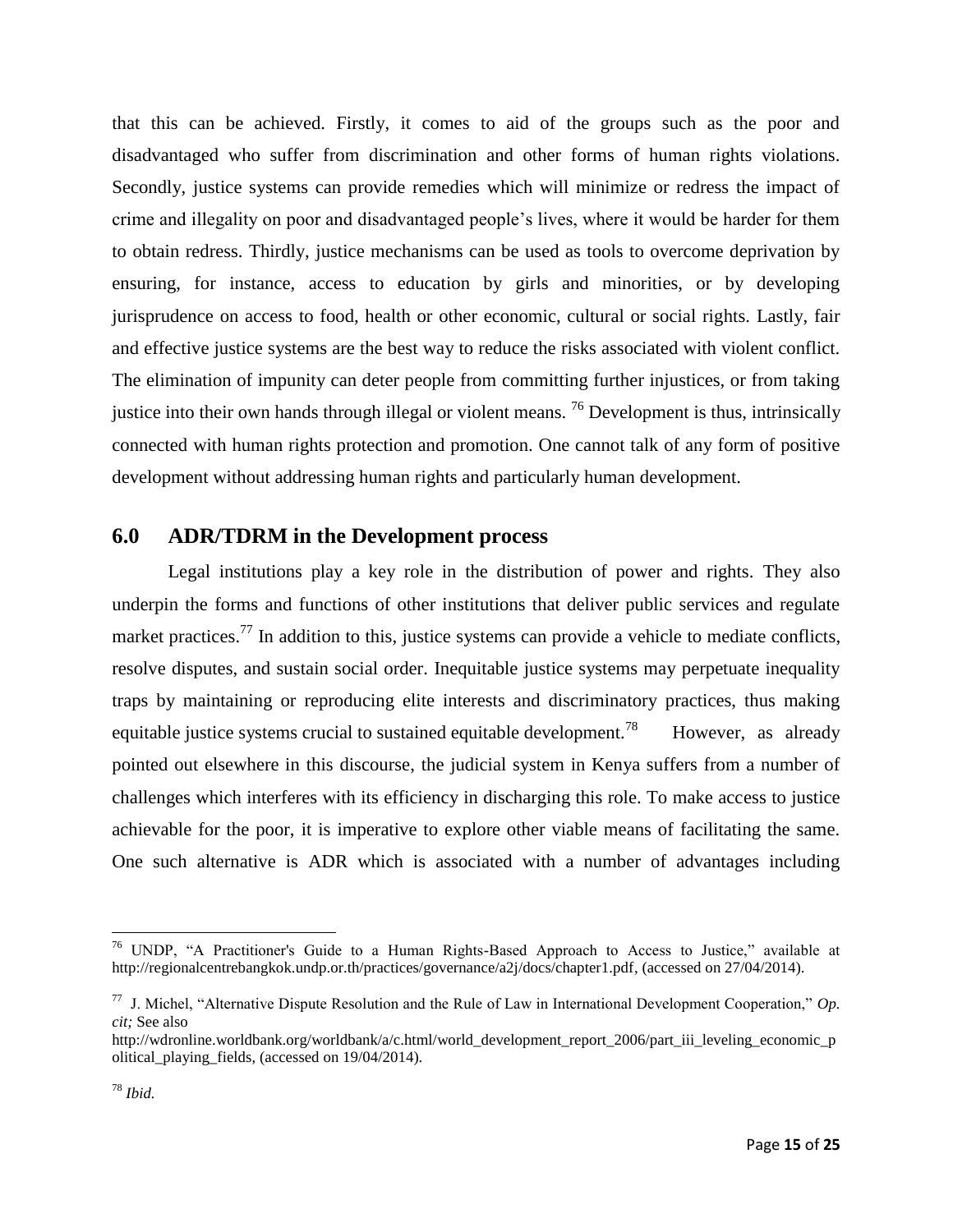providing cost effective, speedy and less formalistic remedy to the aggrieved party and that is appropriate to the particular case.<sup>79</sup>

ADR could relieve congested court dockets while also offering expedited resolution to parties. Second, ADR techniques such as negotiation, mediation and party conciliation could give parties to disputes more control over the resolution process. The flexibility of ADR is also said to create opportunities for creative remedies that could more appropriately address underlying concerns in a dispute than could traditional remedies in litigation. From a development perspective, the principal interest in alternative dispute resolution is a concern for expanding rights and opportunities for poor people who do not fully benefit from the protection of the law in their daily lives.<sup>80</sup> Further, other interests in ADR, such as in commercial arbitration and court-annexed mediation in civil litigation, also have important positive implications for development. The principal focus for development is on the non-formal processes intended to expand access to justice. These include traditional systems that provide the vast majority of dispute resolution services in many African countries; and systems of mediation and conciliation operated by public and private entities throughout the world.<sup>81</sup>Alternative Dispute Resolution is today being increasingly acknowledged in the field of law as well as in the commercial sector. Informal justice systems are associated with being: timely and effective: impartial and free of improper influence; and respectful and protective of fundamental rights. $82$ 

 $\overline{a}$ 

<sup>82</sup>Available at

 $79$  See A. Dutta, "Origin Of Alternative Dispute Resolution System In India," available at [https://www.academia.edu/4371674/origin\\_of\\_alternative\\_dispute\\_resolution\\_system\\_in\\_india,](https://www.academia.edu/4371674/origin_of_alternative_dispute_resolution_system_in_india) (accessed on 19/04/2014).

<sup>80</sup> J. Michel, "Alternative Dispute Resolution and the Rule of Law in International Development Cooperation," *Op. cit.*

<sup>81</sup> *Ibid.*

[http://www.worldjusticeproject.org/sites/default/files/WJP%20Rule%20of%20Law%20Index%202010\\_2\\_0.pdf,](http://www.worldjusticeproject.org/sites/default/files/WJP%20Rule%20of%20Law%20Index%202010_2_0.pdf) accessed on 10/03/2014.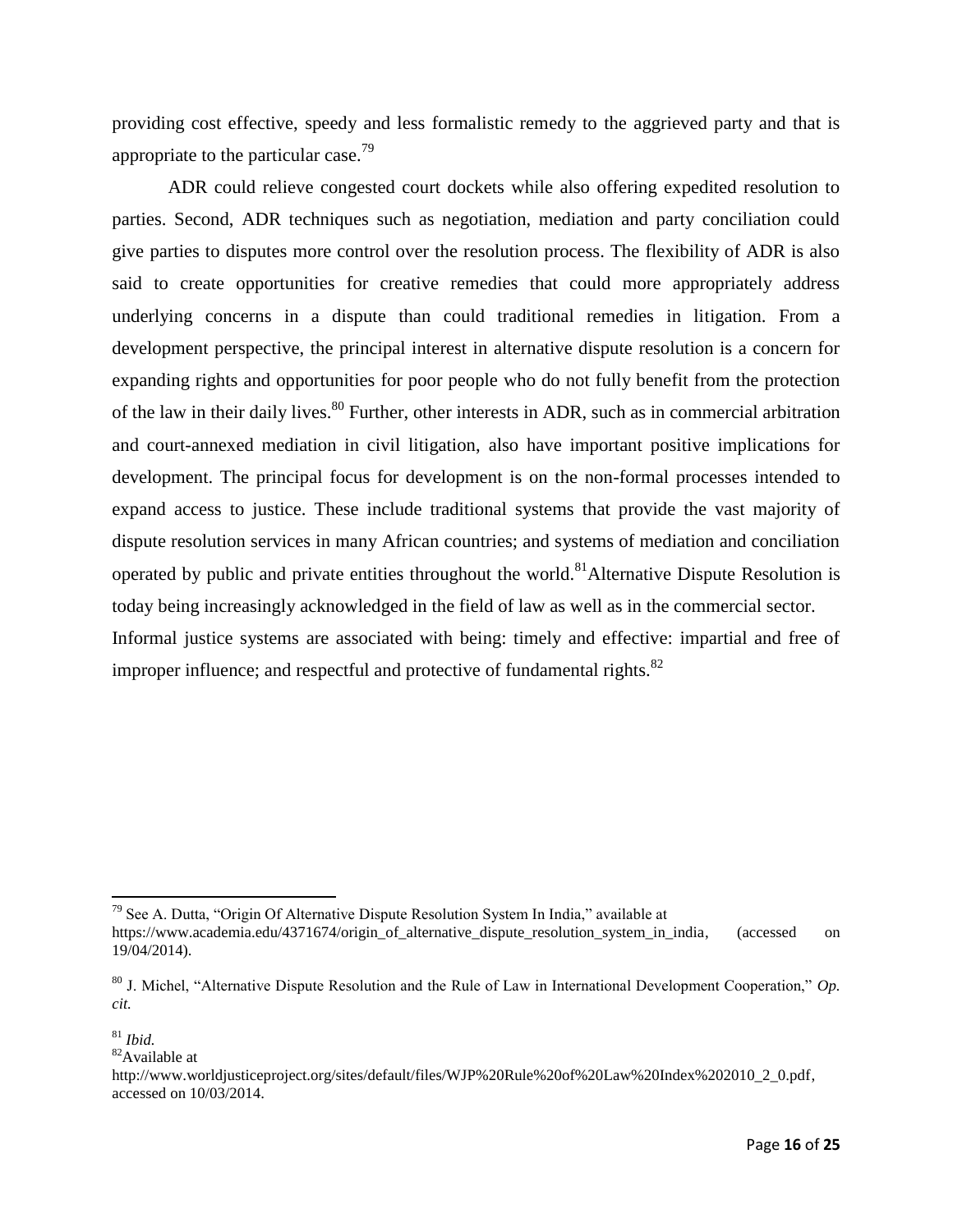## **7.0 Opportunities and Way Forward**

The State is no longer the main actor on the international scene, and its relevance will continue to diminish as the process of globalization gains momentum.<sup>83</sup> With globalization reliance on domestic laws and institutions only especially in the development agenda has increasingly been minimized. The international legal and institutional frameworks have as much as possible attempted to come up with what is referred to as international best practices. These are meant to provide useful references for countries in advancing the development agenda in their territories. However, it is important, as in any development effort, to balance reliance on international best practices with reliance on locally owned institutions. $84$  There is need to examine how existing systems in developing countries function, at least initially, by reference to only general notions of what is considered good international practice. The principal focus should be on considering how existing justice institutions, including ADR institutions, contribute to a country's development objectives and the framework of the Millennium Development Goals.<sup>85</sup> Working on the basis of an existing system, one rooted in local needs, values, and customs, is the most likely way to achieve a sustainable desirable result. The alternative of trying to introduce an alien system, no matter how well designed from a developed-country perspective, is rarely a path to success.<sup>86</sup> There has been a major shift towards use of ADR both in Kenya and internationally as one of the options available to help address civil conflicts and disputes.

Regionally, most African countries still hold onto customary laws under which the application of traditional dispute resolution mechanisms is common. Across Africa traditions, customs and norms have since time immemorial emphasized harmony/togetherness over individual interests and humanness expressed in terms such as *Ubuntu* in South Africa and *Utu*  in East Africa. Such values have contributed to social harmony in African societies and have been innovatively incorporated into formal justice systems in the resolution of conflicts.<sup>87</sup> This

 $\overline{a}$ 

<sup>&</sup>lt;sup>83</sup> International Forum for Social Development, "Social Justice in an Open World: The Role of the United Nations," ST/ESA/305, (United Nations, 2006), p. 23.

<sup>84</sup> J. Michel, "Alternative Dispute Resolution and the Rule of Law in International Development Cooperation," *Op. cit.*

<sup>85</sup> *Ibid.*

<sup>86</sup> *Ibid.*

<sup>87</sup> K. Mkangi, *Indigenous Social Mechanism of Conflict Resolution in Kenya: A Contexualised Paradigm for Examining Conflict in Africa*, available at [www.payson.tulane.edu,](http://www.payson.tulane.edu/) (accessed on 30/04/2014).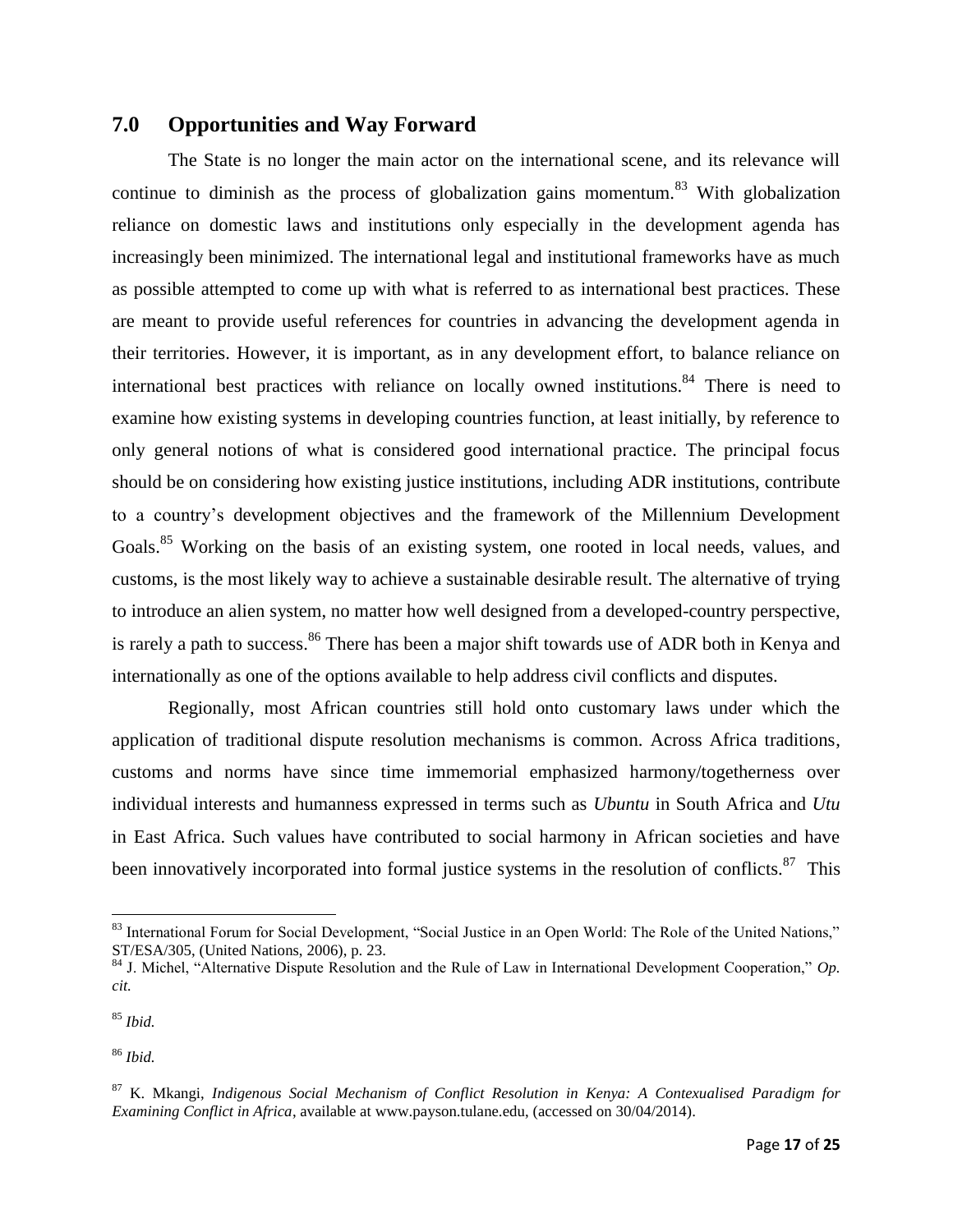also creates a conducive environment for economic, social, cultural and political development. The need of the hour, therefore is to find ways of implementing and working traditional dispute resolution mechanisms as enshrined in the law. There will be need to identify when and when not to use TDRM. It will also be necessary to identify category of cases to which they will apply.

The Constitution of Kenya 2010 has provided for two levels of Government. It has also provided for management of various resources for purposes of promoting development in the country. Naturally, there is bound to arise conflicts or disagreements as to how the accruing benefits should be shared amongst regions or levels of government. With the development and escalation of conflicts at various levels, the need for conflict resolution thus becomes more critical than ever before. Litigation does not guarantee fair administration of justice due to a number of factors.<sup>88</sup> Conflict management through litigation can take years before the parties can get justice in their matters due to the formality and resource limitations placed on the legal system by competing fiscal constraints and public demands for justice. Litigation is so slow and too expensive and it may at times lose the commercial and practical credibility necessary in the corporate world.<sup>89</sup> Therefore, there has been a realization by the government that more resources and time need to be set apart for managing conflicts and that the efforts for peace and stability has to done by harnessing the use of several mechanisms of conflict management at different levels. As such, the Constitution has placed a strong emphasis on the use of ADR mechanisms to address such inter-community as well as inter-governmental conflicts. The Constitution states that the territory of Kenya is divided into the counties specified in the First Schedule, and the governments at the national and county levels are distinct and inter-dependent and are to conduct their mutual relations on the basis of consultation and cooperation.<sup>90</sup> This impliedly means that even when and where conflicts or disagreements arise, they must be handled in a way that promotes cooperation and consultation.

<sup>&</sup>lt;sup>88</sup> These include high court fees, geographical location, complexity of rules of procedure and use of legalese.

<sup>89</sup> See P. Kameri-Mbote *et al*., "Justice Sector and the Rule of Law," Discussion Paper, A review by AfriMAP and the Open Society Initiative for Eastern Africa, March 2011, available at [http://www.opensocietyfoundations.org/sites/default/files/kenya-justice-law-discussion-2011,](http://www.opensocietyfoundations.org/sites/default/files/kenya-justice-law-discussion-2011) (accessed on 27/04/ 2014).

<sup>&</sup>lt;sup>90</sup> Article 6, Constitution of Kenya.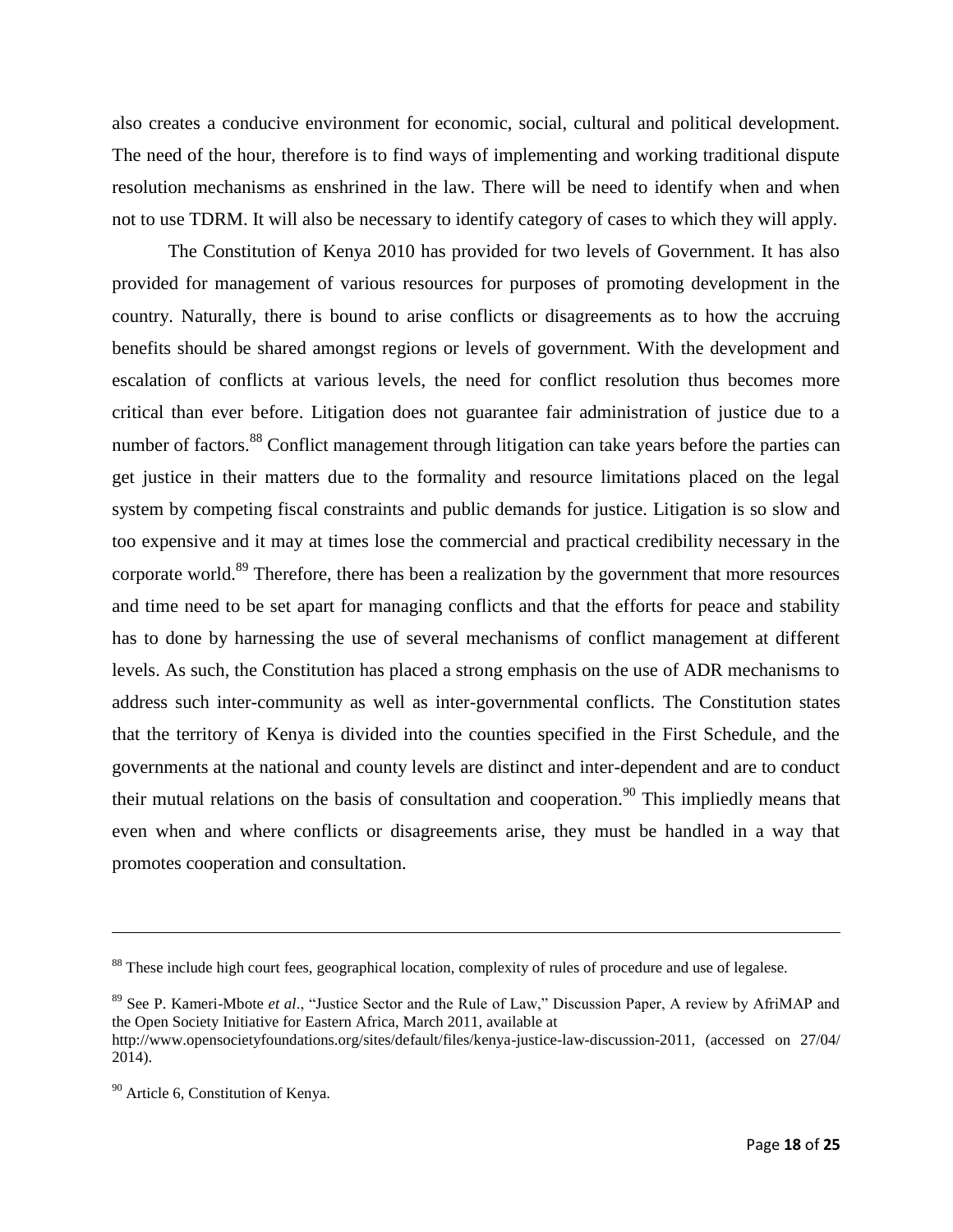The Constitution also outlines the national values and principles of governance which are to bind all State organs, State officers, public officers and all persons whenever any of themapplies or interprets this Constitution; enacts, applies or interprets any law; or makes or implements public policy decisions.<sup>91</sup> These values and principles include, *inter alia*: patriotism, national unity, sharing and devolution of power, the Rule of Law, democracy and participation of the people; human dignity, equity, social justice, inclusiveness, equality, human rights, nondiscrimination and protection of the marginalised; good governance, integrity, transparency and accountability; and sustainable development.<sup>92</sup> It therefore follows that any development activity as well as any conflict management mechanisms must reflect these values and principles.

The Constitution further recognises culture as the foundation of the nation and as the cumulative civilization of the Kenyan people and nation.<sup>93</sup> As such it obligates the state to, *inter alia,* promote all forms of national and cultural expression through literature, the arts, traditional celebrations, science, communication, information, mass media, publications, libraries and other cultural heritage; and recognise the role of science and indigenous technologies in the development of the nation.<sup>94</sup> The effect of this is that it rubber stamps the use of traditional dispute resolution mechanisms in the management of conflicts affecting the concerned communities. This is backed by the provisions of Article 44(1) which guarantees every person's right to use the language and to participate in the cultural life, of the person's choice.

In addition to the above, Article  $60(1)(g)$  is to the effect that one of the guiding principles of land policy is that land in Kenya must be held, used and managed in a manner that is equitable, efficient, productive and sustainable, and encouragement of communities to settle land disputes through recognised local community initiatives consistent with the Constitution. This is also affirmed in one of the functions of National Land Commission which is to encourage the application of traditional dispute resolution mechanisms in land conflicts.<sup>95</sup> This provides an

 $\overline{\phantom{a}}$ 

<sup>93</sup> *Ibid*, Article 11(1).

<sup>91</sup> *Ibid*, Article 10(1).

<sup>92</sup> *Ibid*, Article 10(2).

<sup>94</sup> *Ibid*, Article 11(2).

<sup>95</sup> *Ibid*, Article 67(2) (f).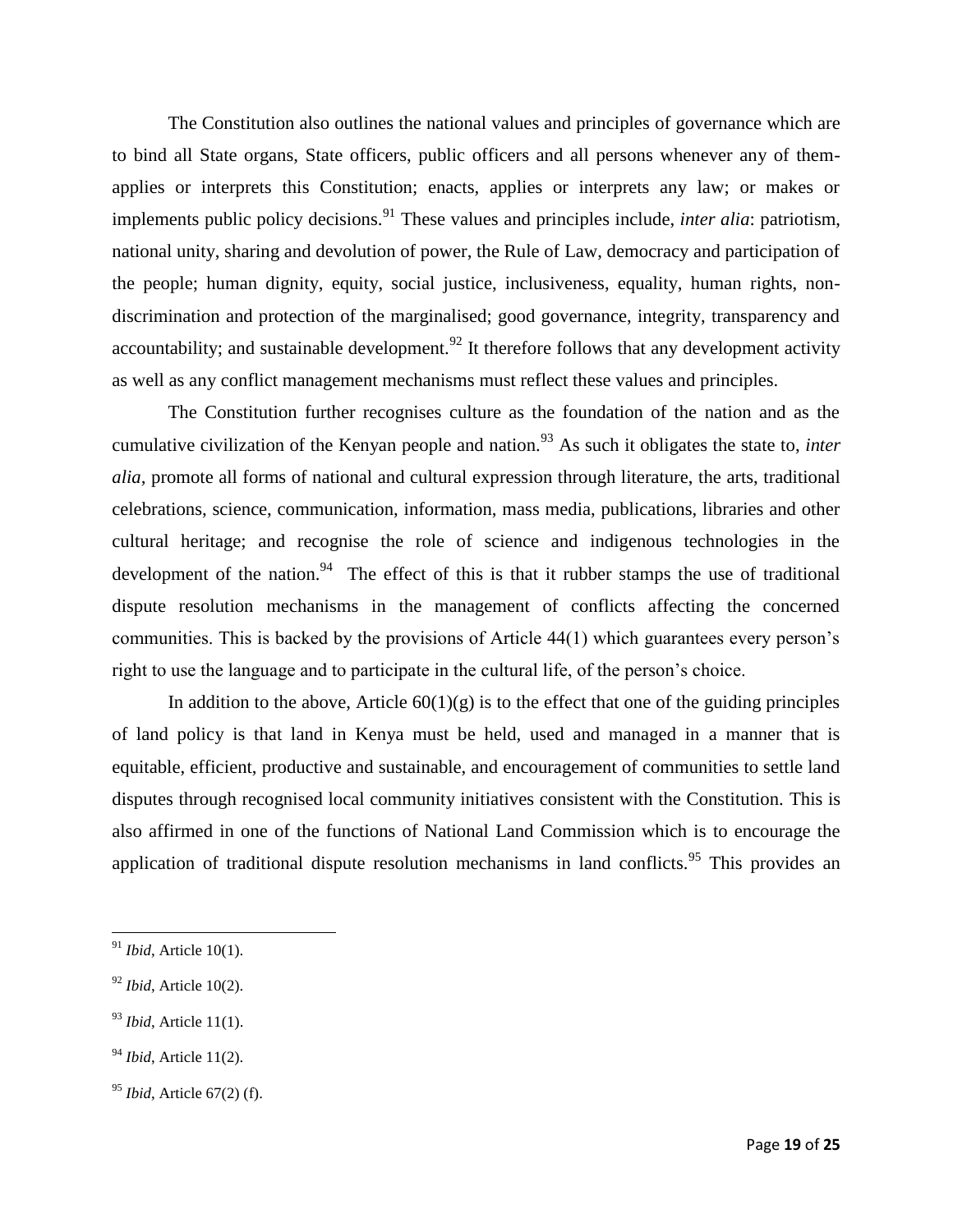opportunity for the use of ADR and TDRM in conflict management in the land sector and is meant to enhance access to justice.

Article 112(1) thereof is to the effect that if one House passes an ordinary Bill concerning counties, and the second House rejects the Bill, it is to be referred to a mediation committee appointed under Article 113; or passes the Bill in an amended form, it shall be referred back to the originating House for reconsideration. Article 113(1) provides that if a Bill is referred to a mediation committee under Article 112, the Speakers of both Houses are to appoint a mediation committee consisting of equal numbers of members of each House to attempt to develop a version of the Bill that both Houses will pass. This provision demonstrates the important role ADR can play in the law making process and subsequently in promoting the development agenda.

Article 189 which provides for cooperation between national and county governments requires, *inter alia,* that in any dispute between governments, the governments must make every reasonable effort to settle the dispute, including by means of procedures provided under national legislation; such national legislation must provide procedures for settling inter-governmental disputes by alternative dispute resolution mechanisms, including negotiation, mediation and arbitration.<sup>96</sup> This will obviously save a lot of money as well as promote a harmonious environment for implementing the development agenda.

As per the Constitution, the President must, *inter alia,* promote respect for the diversity of the people and communities of Kenya; and ensure the protection of human rights and fundamental freedoms and the Rule of Law.<sup>97</sup> Recognition of diversity should go hand in hand with promoting the positive aspects of such diversity of the people of Kenya, including traditional dispute resolution mechanisms.

Regarding the exercise of judicial authority, the Constitution states that courts and tribunals must be guided by, *inter alia,* these principles: that justice is to be done to all irrespective of status and shall not be delayed; and promotion of alternative forms of dispute resolution including reconciliation, mediation, arbitration and traditional dispute resolution

<sup>96</sup> *Ibid*, Article 189(3) (4).

<sup>97</sup> *Ibid*, Article 131(2).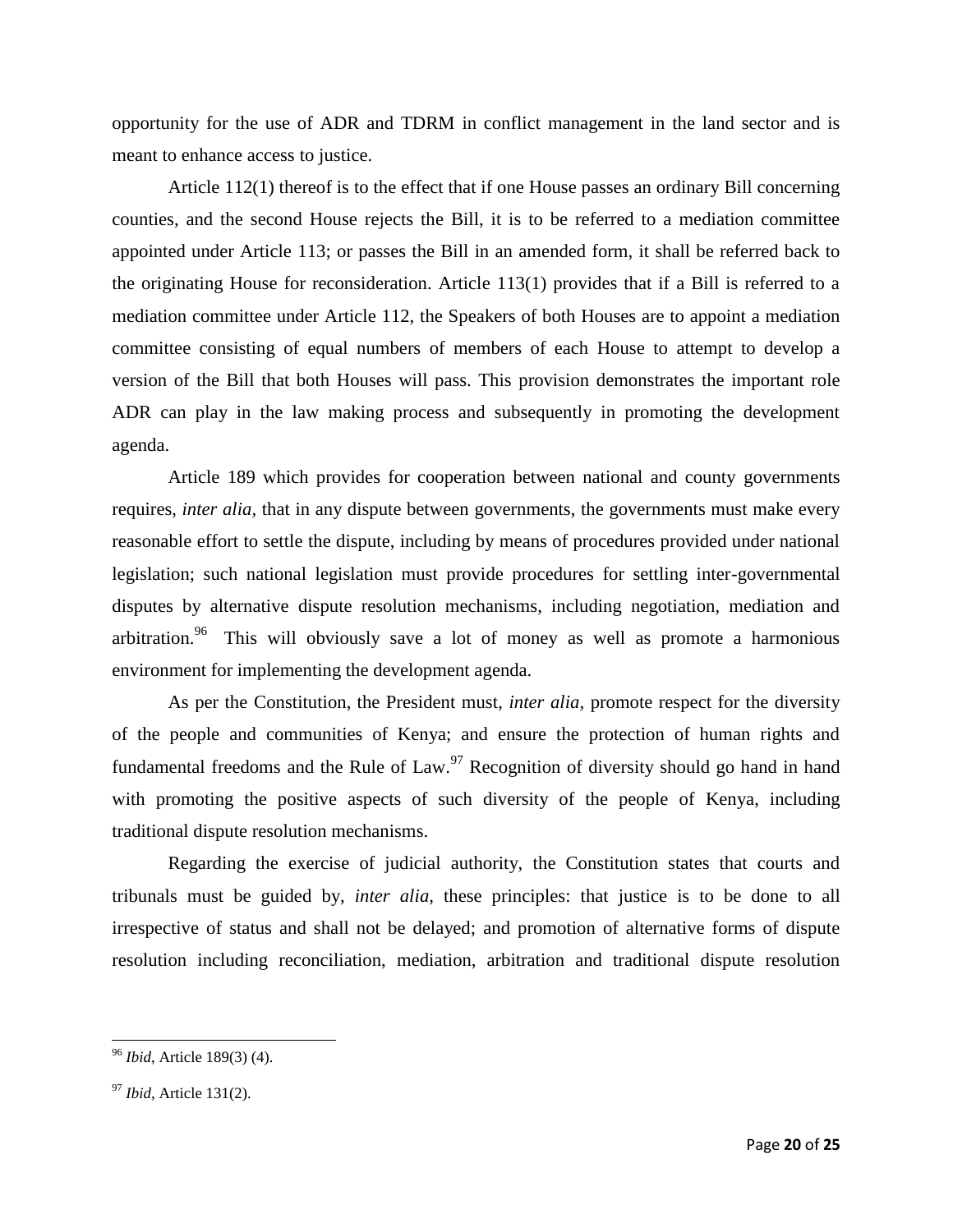mechanisms subject to clause  $(3)$ .<sup>98</sup> Courts play an important role in all aspects of the development of the country in that even where ADR has been used, some of the ADR mechanisms need court backing for them to work effectively.<sup>99</sup> For instance, arbitral awards need court recognition and enforcement.

The objects of the devolution of government as provided for under the Constitution are, *inter alia*, to recognise the right of communities to manage their own affairs and to further their development; to promote social and economic development and the provision of proximate, easily accessible services throughout Kenya; and to facilitate the decentralisation of State organs, their functions and services, from the capital of Kenya.<sup>100</sup> The people in the counties must therefore be empowered to participate in conflict management in all matters touching on development. It is possible where a dispute or conflict arises between two communities regarding use and access to natural resources that the Government or formal institutions like the courts should be able to facilitate the ADR or TDRM processes to enable the parties come up with mutually satisfying outcomes. This is because some of these communities may, more often than not, fail to understand the formal mechanisms of conflict management and they are also usually very far from their locality. For instance, the clan/tribal clashes in Northern Kenya have proved to be beyond the capabilities of the Courts.<sup>101</sup> ADR and TDRM could offer viable options in the management of these conflicts thus enabling these people engage in meaningful selfdevelopment activities.

It is noteworthy that even before the promulgation of the current constitution of Kenya 2010, a few other laws also provided for recognition and use of ADR mechanisms in the legal process.<sup>102</sup> However, with constitutional recognition of the same, ADR is bound to benefit from

l

<sup>98</sup> *Ibid,* Article 159(2). Clause (3) stipulates that traditional dispute resolution mechanisms shall not be used in a way that contravenes the Bill of Rights; is repugnant to justice and morality or results in outcomes that are repugnant to justice or morality; or is inconsistent with this Constitution or any written law*.*

<sup>99</sup> See generally, G. Hazel (2012) "What Is Civil Justice For? Reform, ADR, and Access to Justice," *Yale Journal of Law & the Humanities*: Vol. 24(1) (2012).

<sup>&</sup>lt;sup>100</sup> Article 174, Constitution of Kenya.

<sup>&</sup>lt;sup>101</sup> See generally M. Adan & R. Pkalya "Conflict Management in Kenya: Towards Policy and Strategy Formulation," available at

[http://practicalaction.org/docs/region\\_east\\_africa/practical\\_action\\_conflict\\_management.pdf,](http://practicalaction.org/docs/region_east_africa/practical_action_conflict_management.pdf) (accessed on 30/04/2014).

<sup>&</sup>lt;sup>102</sup> See Arbitration Act, 1995, Arbitration Rules 2010, S. 59, Civil Procedure Act (Cap 21, Revised Edition 2010), Order 46, Civil Procedure Rules 2010.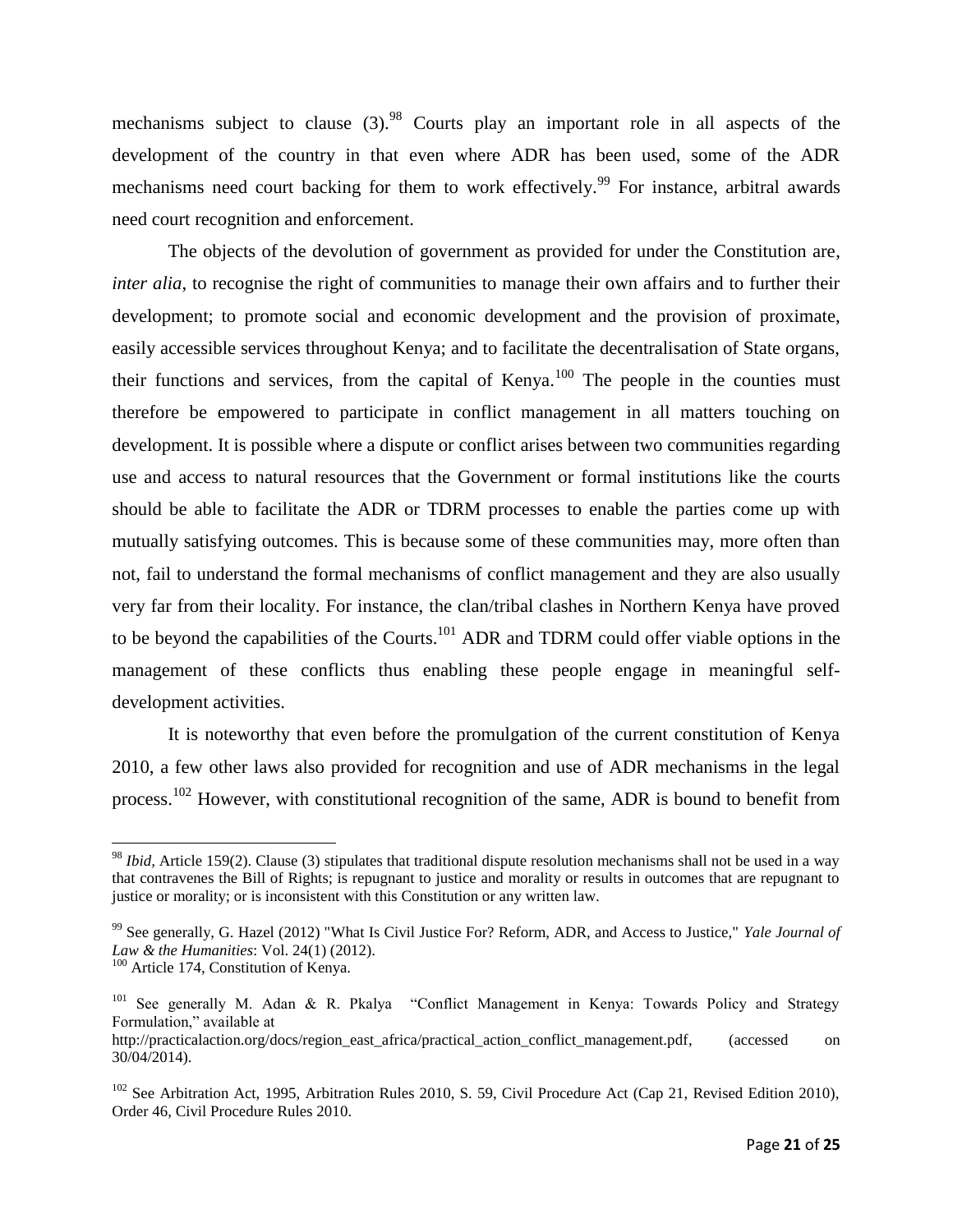the compulsory requirement for its exploration and utilisation in conflict management as stipulated by the Constitution. The government especially the Judiciary and the other key players in ADR need to realign their priorities and resources to ensure that adequate resources are generated for conflict management and peace building. The underlying problems that fuel conflicts must be addressed through the appropriate means which are capable of getting to the root cause of the problems, thus achieving feelings of satisfaction for the parties that are seeking justice since this is important in national development. Proper framework must be put in place to facilitate implementation of the constitutional provisions on access to justice as well as ADR.

## **8.0 Conclusion**

 $\overline{\phantom{a}}$ 

It is indeed possible to realize the right of access to justice as envisaged by Article 48 of the current Constitution of Kenya 2010. To achieve this, there is need to bring on board viable options as a pathway to the realization of the same. One such option as discussed in this paper is the adoption and actualization of the use of ADR. This will in turn strengthen the rule of law in the country. Strengthening the Rule of Law, ensuring access to justice and addressing and resolving conflict are essential for human security and the development of stable economic states where all citizens' voices can be heard and economic opportunities realized.<sup>103</sup>

<sup>103</sup> Available at [http://www.britishcouncil.org/partner/international-development/sector/justice-security-conflict](http://www.britishcouncil.org/partner/international-development/sector/justice-security-conflict-resolution)[resolution,](http://www.britishcouncil.org/partner/international-development/sector/justice-security-conflict-resolution) (accessed on 28/04/2014).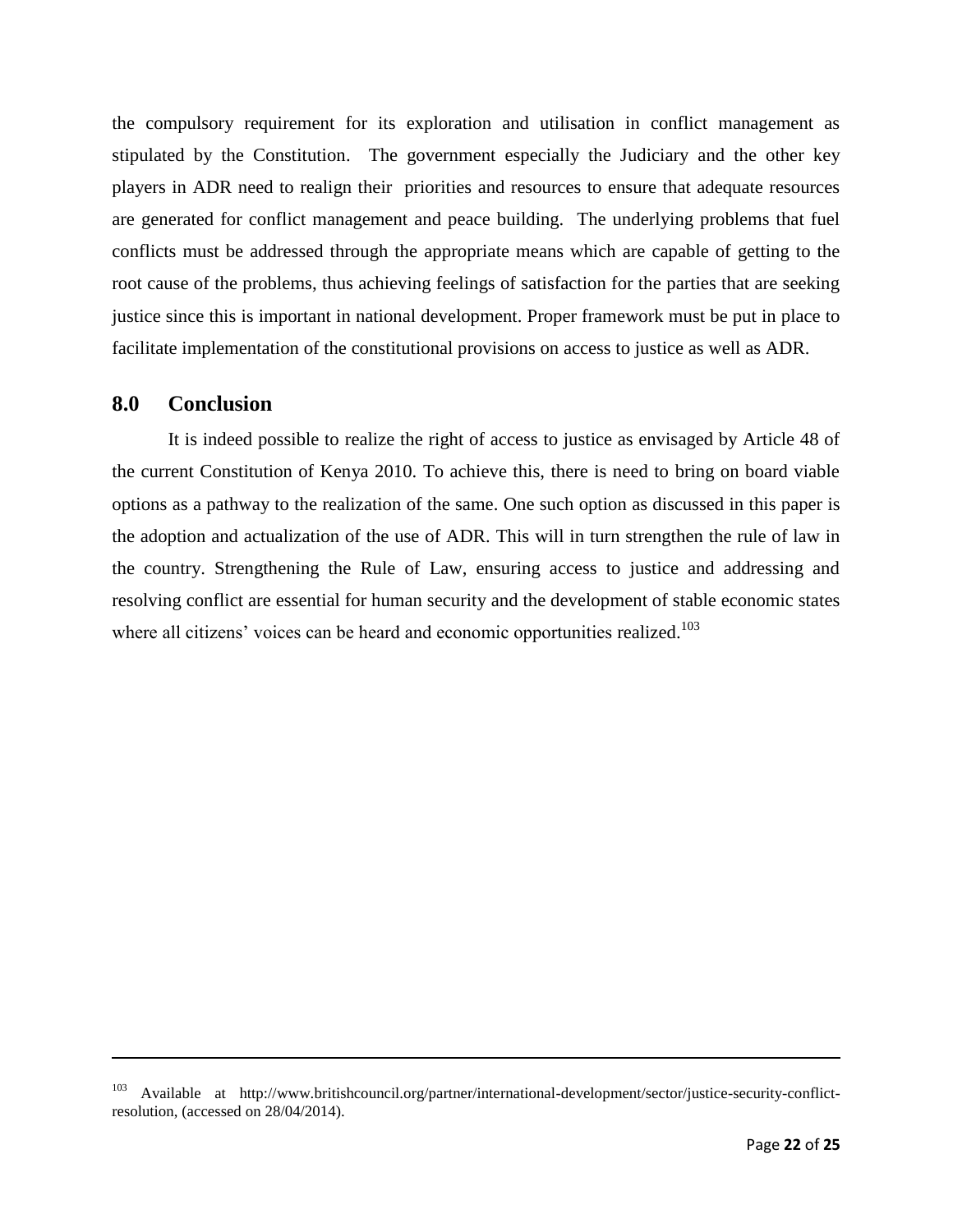#### **Select Bibliography**

- 1) ICJ, "Strengthening Judicial Reform in Kenya: Public Perceptions and Proposals on the Judiciary in the new Constitution," *ICJ Kenya, Vol. III* (2002).
- 2) K. Muigua, *Setting Disputes through Arbitration in Kenya*, (Glenwood Publishers Limited, 2012).
- 3) *Charter of the United Nations*, 24 October 1945, 1 UNTS XVI.
- 4) F. Kariuki, "Redefining 'Arbitrability:' Assessment of Articles 159 & 189(4) of the Constitution of Kenya," *Alternative Dispute Resolution Journal,* Vol.1, (CIArb, 2013).
- 5) J. Michel, "Alternative Dispute Resolution and the Rule of Law in International Development Cooperation," J*&D Justice & Development Working Paper Series*, (2011).
- 6) UN General Assembly, *Vienna Declaration and Programme of Action*, 12 July 1993, A/CONF.157/23.
- 7) M. Galanter, "Justice in Many Rooms: Courts, Private Ordering and Indigenous Law," *Journal of Legal Pluralism*, Vol. 19 (1981).
- 8) D. Reiling, L. Hammergren & A. Di Giovanni, *Justice Sector Assessments: A Handbook*, (World Bank, 2007).
- 9) J. Raz, *The Authority of Law*, (Oxford University Press, 1977).
- 10) G.K. Rukwaro, "The Rule of Law and Development," in Y. Vyas *et al (eds), Law and Development in the Third World,* (University of Nairobi, 1994).
- 11) W. C. Whitford, "The Rule of Law: New Reflections on an Old Doctrine," *East African Journal of Peace and Human Rights Vol. 6(2).*
- 12) O. Owiti, "Law, Ideology and Development: Dialectics or Eclecticism at Play?" in Y. Vyas *et al (eds), Law and Development in the Third World,* (University of Nairobi, 1994).
- 13) M.P. Todaro, *Theories of Development: A Comparative Analysis*, (Addison Wesley, 2000).
- 14) A. Sen, *Development as Freedom*, (Oxford University Press, 1999).
- 15) UNDP, *Human Development Report 2011,* (UNDP, 2011).
- 16) E. Owens & R. Shaw, *Development Reconsidered: Bridging the Gap between Government and the People*, (Lexington Books, 1984).